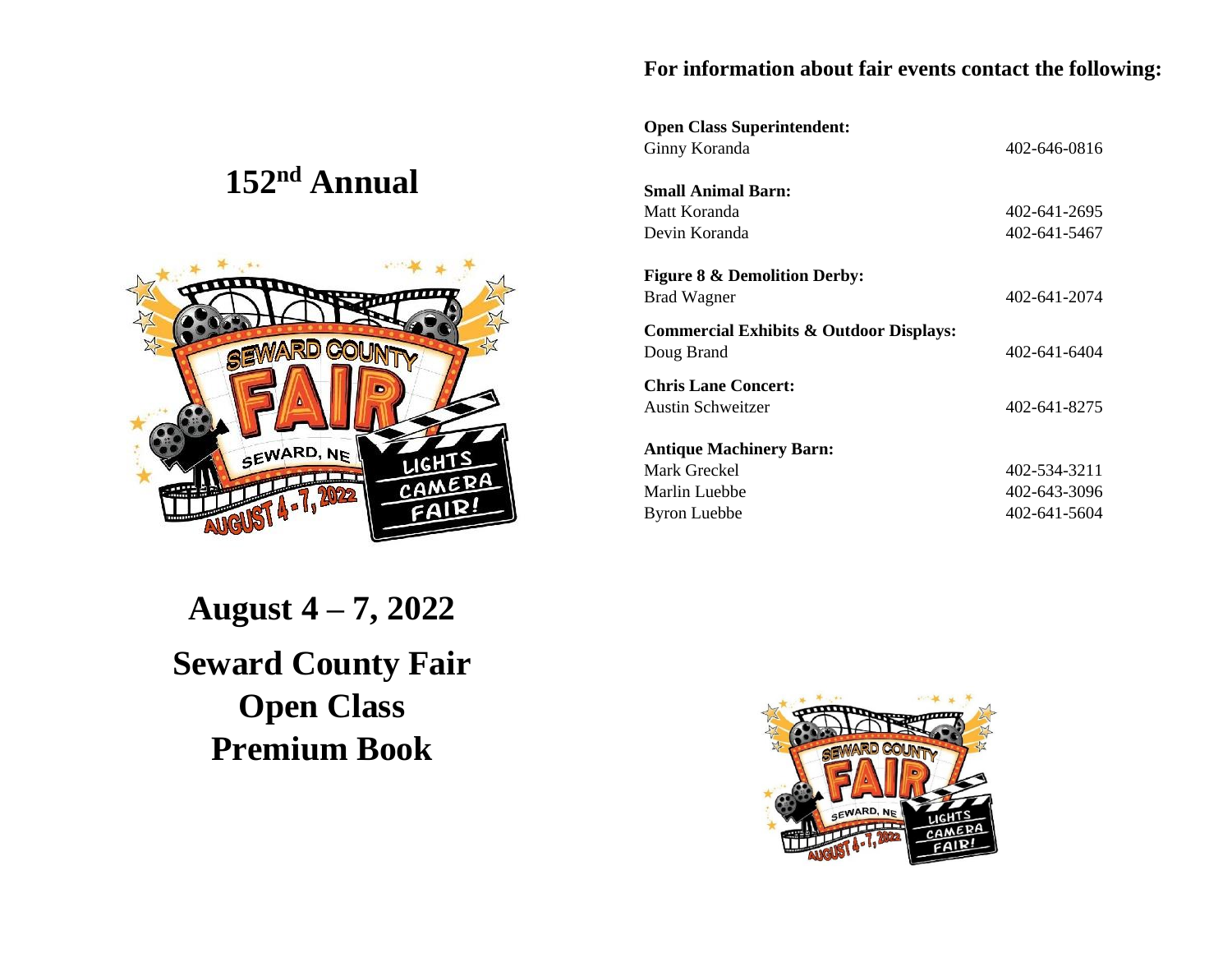# **2022 Seward County Fair "Friend of the Fair"**



This year's "Friend of the Fair" is awarded to Nancy Dolezal. For over 25 years, Nancy has been the "behind the scenes" keeper of the books for all Open Class operations. She records all the entries, keeps track of their placings, and issues the premiums to all the exhibitors. She does an impeccable job and we greatly appreciate her efforts to make Open Class operations work smoothly.

Nancy and her husband live on a farm northwest of Bee. They have two sons and six grandchildren. Nancy is involved in the Bee community and volunteers her time to many events. She is especially proud of the work that they do for the Bee States Ballroom and the restoration of that historical landmark.

The Seward County Ag Society wants to thank Nancy for her many years of service to the Seward County Fair!

Welcome to the 152<sup>nd</sup> Annual Seward County Fair.

On behalf of the Seward County Agricultural Society, I would like to welcome you to one of the premier county fairs in Nebraska. Each year the Seward County Fair showcases the talents and hard work of the county's citizens. We invite you to catch one of the many shows and tour the countless exhibits.

The purpose of the county fair is to showcase agriculture and throughout the fair you will find both exhibits and activities that demonstrate the important role that agriculture plays in Seward County and Nebraska. Our fair also offers a wide selection of your fair food favorites and a variety of entertainment events to suit everyone's tastes.

This fair is made possible by the taxpayers of Seward County, many generous sponsors, commercial exhibitors, and countless volunteers. The Seward County Ag Society would like to thank each of them for making the Seward County Fair a huge success.

See you at the fair!

Ron Wallman, President, Seward County Ag Society



Thank you, Nancy!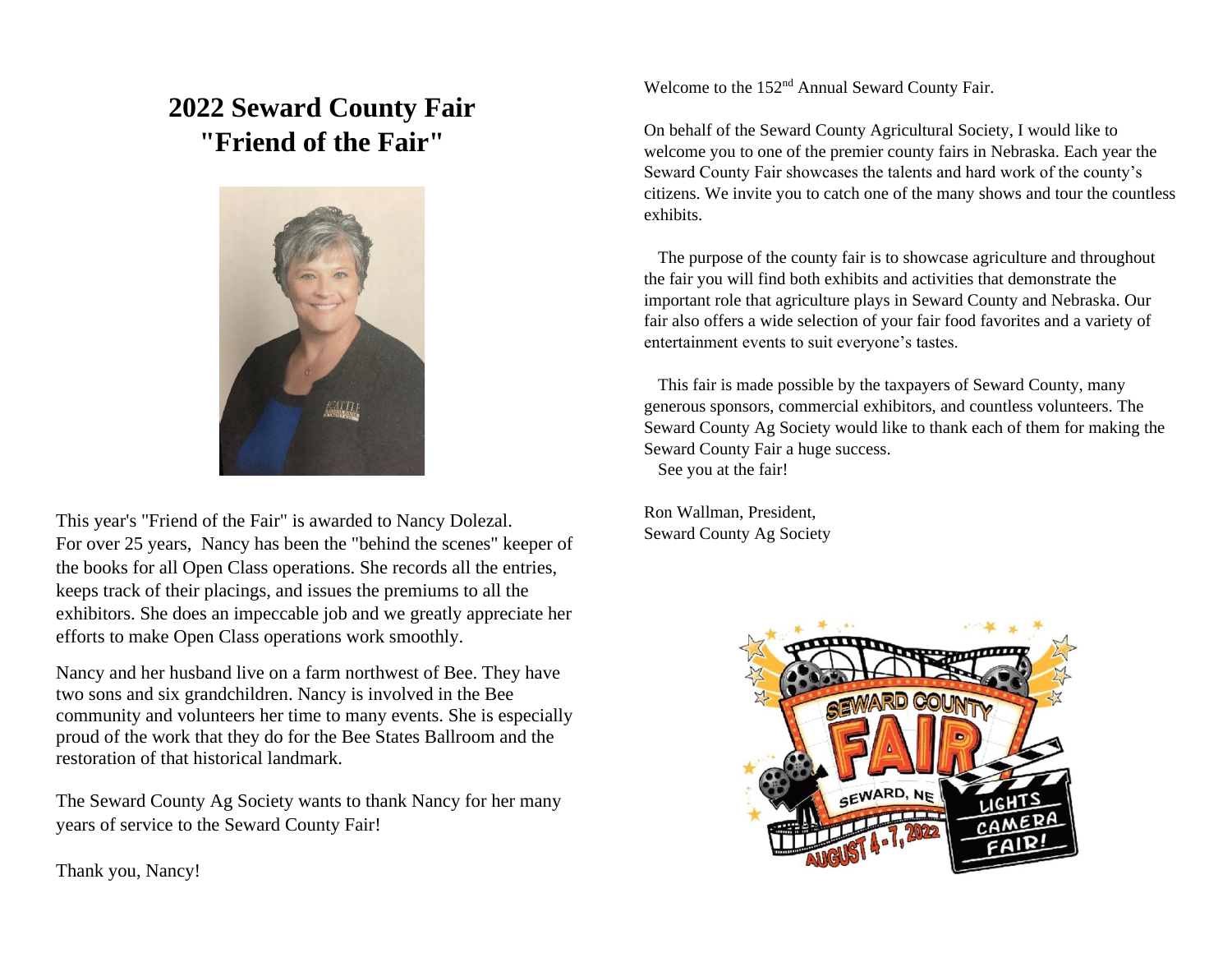## **2022 FAIR PROGRAM SCHEDULE**

# **Tuesday, August 2**<br>6:00-8:00pm

Enter Open Class exhibits except poultry and rabbits

#### **Wednesday, August 3**

| 8:00-8:30am          | Open Class entries continue for Flowers and Produce   |
|----------------------|-------------------------------------------------------|
|                      | only; Ag Pavilion                                     |
| 9:00am               | Open Class judging begins                             |
| All Day              | Meyer Automotive Team Penning; Arena                  |
| $4 - 8:00 \text{pm}$ | Enter Open Class Poultry & Rabbits; Small Animal Barn |

#### **Thursday, August 4**

| 8:00am             | Open Class Rabbit Judging following the 4-H Rabbit  |
|--------------------|-----------------------------------------------------|
|                    | Show, Small Animal Barn                             |
| 5:00-9:00pm        | Exhibit Buildings & Petting Zoo Open                |
| 5:00-9:00pm        | Wine & Cheese with music by Kevin & Heidi Ching;    |
|                    | Harvest Hall                                        |
| $5:00-10:00$ pm    | Lonnie Pietz Polka Band; Beer Garden                |
| $5:00 \text{pm}$   | Baby Olympics; Ag Pavilion (registration at 5:00pm) |
| $6:00$ pm          | Muttin' Bustin'; Arena                              |
| $6:00-8:00$ pm     | <b>County Fair Corn Plot Activities</b>             |
| 6:30 <sub>pm</sub> | "Giddy Up" Pony Races; Ag Pavilion                  |
| $7:00$ pm          | Pioneer Farm Family and Fair Awards Program;        |
|                    | Harvest Hall                                        |

#### **Friday, August 5**

| 9:00am             | Open Class Poultry Judging following the 4-H/FFA      |
|--------------------|-------------------------------------------------------|
|                    | Poultry Show; Small Animal Barn                       |
| $11:00-9:00$ pm    | Exhibit Buildings & Petting Zoo Open                  |
| $1:00-5:00$ pm     | Kids Day; Ag Pavilion                                 |
| $4:30-7:00$ pm     | 4-H Foundation Hamburger Feed; east of 4-H Center     |
| $6:00 \text{pm}$   | Grandstand Concerts featuring Chris Lane & Tyler Rich |
| 6:30 <sub>pm</sub> | Doubles Horseshoe Tournament; Horseshoe Pits          |

#### **Saturday, August 6**

| $11:00-9:00$ pm  | Exhibit Buildings & Petting Zoo Open |
|------------------|--------------------------------------|
| $1:00-10:00$ pm  | Axe Throwing; location TBA           |
| $6:00 \text{pm}$ | Demo Derby; Grandstands              |
| $5:00-10:00$ pm  | Corn Hole Tournament; Reunion Center |
| 6:00pm-Close     | Boondox" Band, Beer Garden           |

#### **Sunday, August 7**

| $11:00-3:30$ pm    | Exhibit Buildings & Petting Zoo Open               |
|--------------------|----------------------------------------------------|
| 1:00 <sub>pm</sub> | Pedal Tractor Pull; Harvest Hall                   |
| 1:00 <sub>pm</sub> | Weiner Dog Olympics, Reunion Center                |
| $2:00-4:00$ pm     | Release of Open Class Poultry, Rabbits & Waterfowl |
| 3:30-4:30pm        | Release of all Open Class Exhibits                 |
| $6:00$ pm          | Figure 8 Race; Grandstands                         |

All Four Days of the Fair: Carnival Antique Tractor Displays 4-H, FFA and Open Class Exhibits Indoor Commercial Booths Outdoor Farm Machinery and Other Displays Food Alley

### **SEWARD COUNTY AGRICULTURAL SOCIETY**

## **Officers**

| <b>President:</b>      | Ron Wallman | 402-641-1480 |
|------------------------|-------------|--------------|
| <b>Vice President:</b> | Larry Naber | 402-643-5522 |
| <b>Treasurer:</b>      | Brad Wagner | 402-641-2074 |
| <b>Secretary:</b>      | Mike Flyr   | 402-643-8008 |

### **Board of Directors**

| District 1: | Kirk Hain                | 402-643-5095 |
|-------------|--------------------------|--------------|
| District 4: | Tim Winkelman            | 402-803-0515 |
| District 5: | Colton Wehrs             | 402-643-5116 |
| District 6: | <b>Russ Stutzman</b>     | 402-641-2527 |
| District 7: | <b>Austin Schweitzer</b> | 402-641-8275 |
| At Large:   | Doug Brand               | 402-641-6404 |
| At Large:   | Kenny Odvody             | 402-641-0110 |
| At Large:   | Jordan Odvody            | 402-440-2294 |
|             |                          |              |

#### **Fairgrounds Manager**: Ginny Koranda 402-646-0816 **Financial Assistant:** Lori Tiemann **Property Assistant:** Gary Wolter

For full list of all activities refer to sewardcountyfairgrounds.com

#### **Fair Superintendents**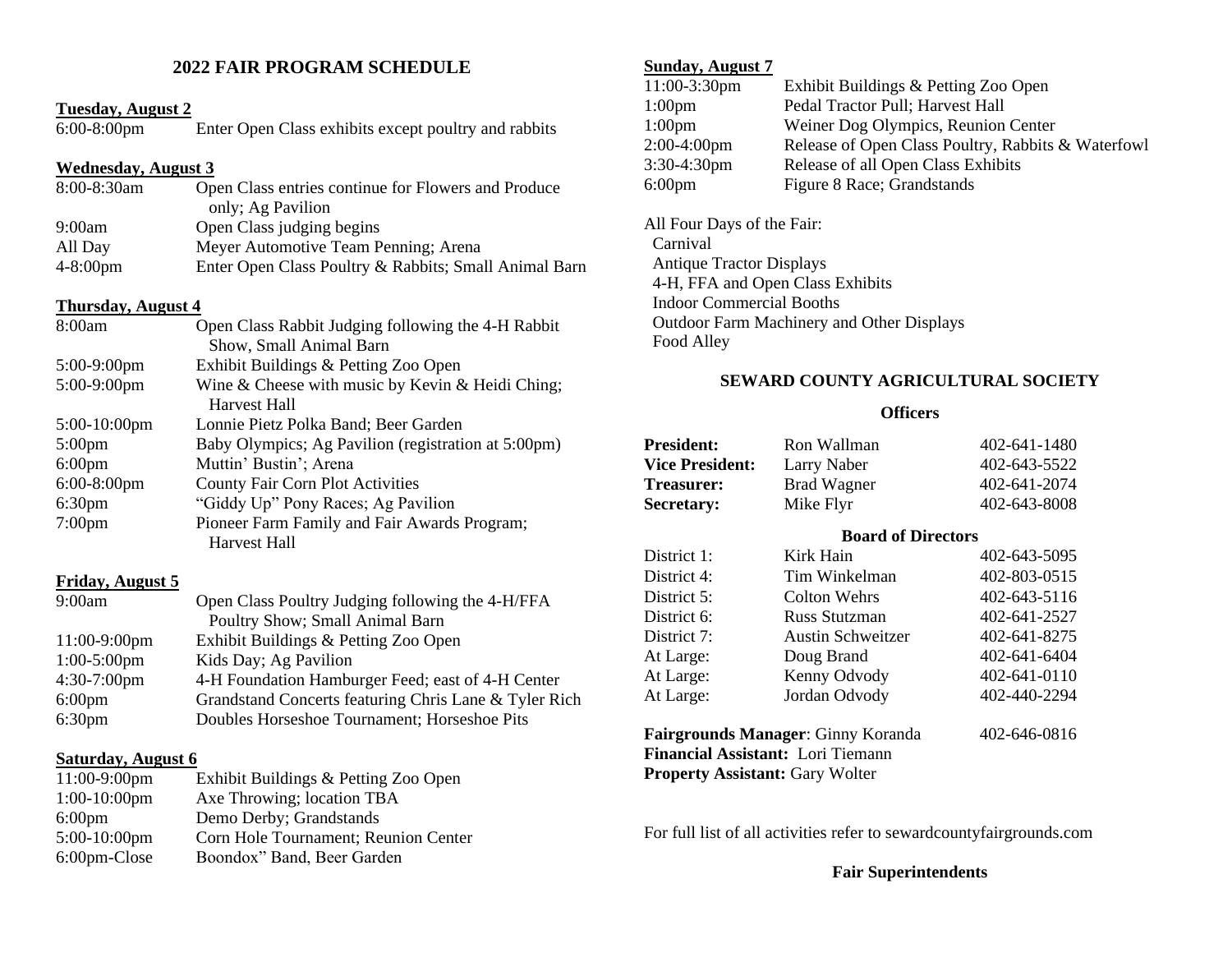General Superintendents: Doug Brand

Buildings & Grounds: Ron Wallman

Commercial & Outdoor Exhibits: Doug Brand 4-H Liaison: Larry Naber Concerts and Ticket Sales: Austin Schweitzer

Livestock Buildings: Ken Odvody

Demo Derby & Figure 8 Race: Brad Wagner

#### **Open Class Superintendents**

Overall: Ginny Koranda Small Animal Barn: Matt Koranda

Horticulture & Farm Products: Ginelle Duer Domestic Products: Marla Ritter Needlework: Bonnie Smith Beer & Wine: Marla Ritter Quilts: Becky Wallroff Flowers: Marty Nissen Arts & Crafts: Ginny Koranda Photography: Dawn Navis Data Entry: Nancy Dolezal

Antique Tractors: Mark Greckel

Children's Barnyard Fairboard/FFA Chapters

#### **GENERAL RULES & REGULATIONS**

Receipts of the fair will be applied to expenses of the fair.

While the greatest possible care will be executed by the management to protect patrons of the Seward County Fair, each individual will be held

 Mike Flyr Tim Winkelman Colton Wehrs Brad Wagner Russ Stutzman Larry Naber Larry Naber Ken Odvody Russ Stutzman

Devin Koranda

Marlin Luebbe Byron Luebbe

personally responsible for his/her actions and the management will not be accountable or responsible for any injury.

The Seward County Ag Society (SCAS) assumes no liability for loss or damage to any property of the concessionaire, exhibitor or patron, due to theft, fire, tornado, weather conditions or other causes.

The SCAS reserves to its board the final and absolute right to interpret these Rules and Regulations, and arbitrarily settle and determine all matters, questions and differences in regard thereto, otherwise arising out of, connected with, or incident to the fair.

All rules and regulations apply to all exhibitors. Anything not covered by rules, State Fair rules cover.

Unless otherwise stated, exhibits may not be removed until release time. Release of Open Class exhibits (except poultry & rabbits) is from 3:30 p.m. to 4:30 p.m. on the last day of the fair. Exhibitors must have their pink entry tag receipt to claim their exhibit.

Open Class premium money can be picked up in the Ag Pavilion during the exhibit release time or at Jones Bank within ten working days after the final day of the fair. No premium money will be mailed. In case there are insufficient funds to pay premiums in full, they will be prorated and paid accordingly. Unclaimed premiums will be forfeited.

#### **Exhibits**

The management will use diligence to ensure the safety of stock or articles after their arrival and placement but in no case will they be responsible for any loss or damage that may occur. The management reserves the right to reject unworthy objects of any kind by refusing space or admission to the grounds. Under no circumstances will exhibitors be permitted access to display cases or space where exhibits are shown.

#### **General Rules Pertinent to All Concessionaires & Exhibitors**

The SCAS will assume no liability by reason of injury to property or person by death of any person or persons on or about the premises of any exhibitor or concessionaire, and also the SCAS shall not be liable for any injury to any property or persons on the premises of any exhibitor or concessionaire. The SCAS reserves the right to move an exhibitor or concessionaire to a different location should it prove necessary because of previous commitments or for the best interest of the Fair. The SCAS reserves the right to remove exhibitors, vendors, or fair

participants whose actions cause disruptions to normal fair operations.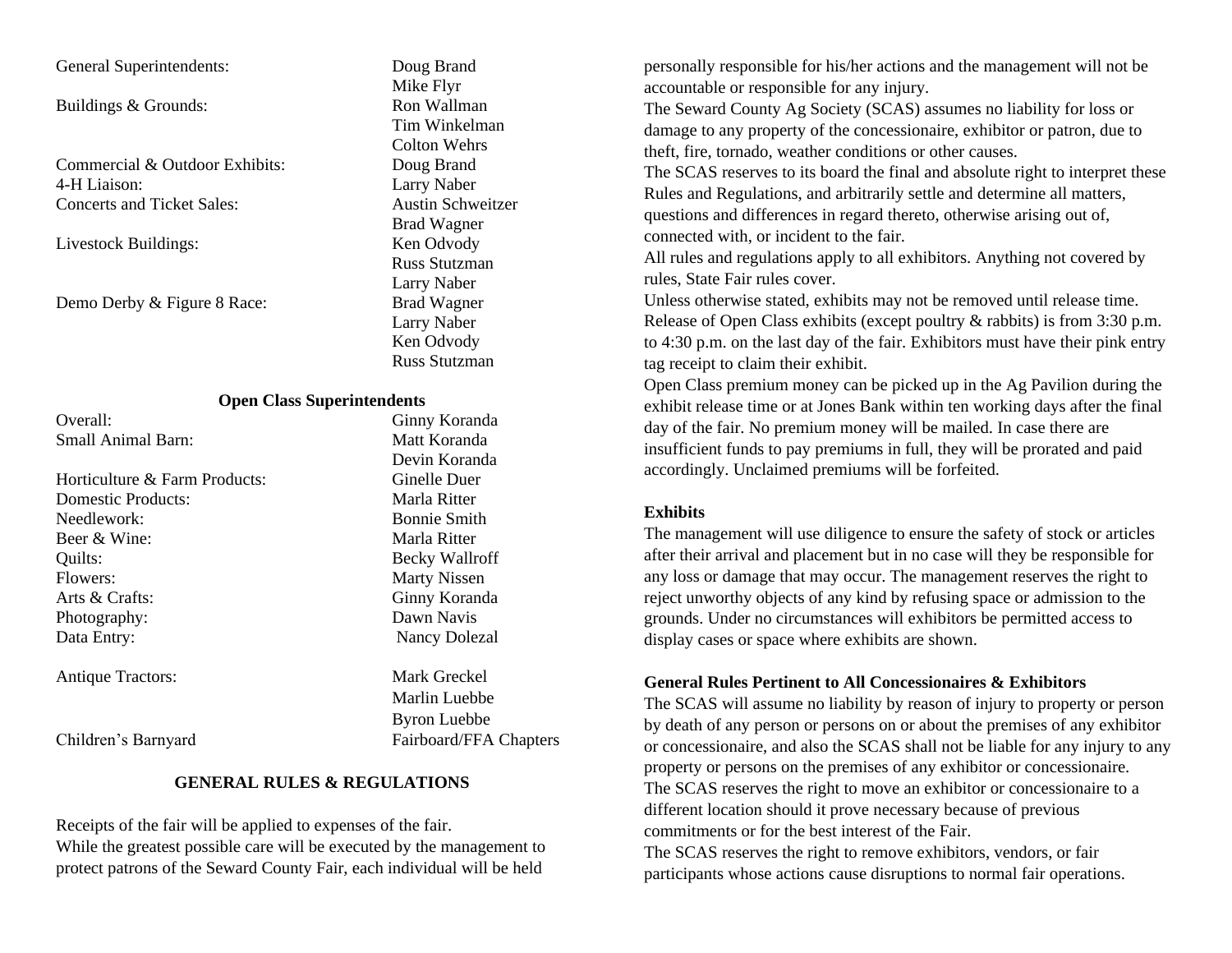The illegal use of alcohol or drugs for humans or livestock during the fair is prohibited.

## **Public Safety**

The superintendent of this department shall have general police supervision of the grounds. They shall have full charge of the police force other than plain clothes men. They shall be subject to orders from the SCAS. Any person who shall fail to perform the duties assigned them or who shall leave

## their post of duty without

**Tuesday, August 2, 6:00 - 8:00pm** Enter all items except Rabbits & Poultry; Ag Pavilion (Quilts in Harvest Hall)

**ENTRY & DISMISSAL TIMES**

**Wednesday, August 3, 8:00-8:30am** Entry continues **for produce and cut flowers only** 

**Wednesday, August 3, 4:00-8:00pm** Enter all rabbit & poultry exhibits; Small Animal Barn

**Sunday, August 7, 2:00–4:00pm** Check-out of Rabbits, Poultry & Waterfowl Small Animal Barn

**Sunday, August 7, 3:30–4:30pm** Check-out exhibits in Ag Pavilion & Harvest Hall

permission to do so, shall be immediately discharged and forfeit such part of their salary as the Superintendent may direct.

All officers and policemen shall be sworn in as conservators of the peace,

and it shall be their duty to arrest any person creating a disturbance or violating any of the rules and regulations of the Fair, or the laws of the State. The SCAS reserves the right to conduct the fair, exhibition, entertainment, livestock shows, etc. in the best interest of the family fair and the fair goers. Should protesting groups endanger the production of the fair, the SCAS reserves the right to use law enforcement agencies to allow the fair to run properly and on schedule.

#### **Protests**

Open Class protests must be made in writing and accompanied by a deposit of \$10 in the livestock departments and \$5 in other departments, which will be forfeited if protest is not sustained. Such protest must state plainly the cause of complaint or appeal and must be filed with the Secretary within 12 hours after cause of protest. No complaint or appeal based upon the statement that the judge(s) are incompetent will be considered by the Board. Where a protest is to be made against the competition of any animal or article in any class, notice of same must be filed with the superintendent of the department before the class is passed upon that the judge may be instructed to place a reserve award and that the premiums may be properly distributed in the event of the protest being sustained. See 4-H Rules & Regulations for protest and appeal process regarding 4-H violations.

#### **Superintendents**

No superintendent or assistant will begin work on the books and records of any department until entirely familiar with established system. A superintendent has full charge of their department, subject to the orders of the SCAS. The superintendent will have direction of all articles in their respective department, see that all animals will have suitable stalls and pens, and that articles are conveniently arranged for judging. They will make recommendations to the SCAS for the appointment of assistants in their departments.

In case of disagreement, the superintendent is directed to refer the party to follow the protest process as outlined above.

## **DEPARTMENT O**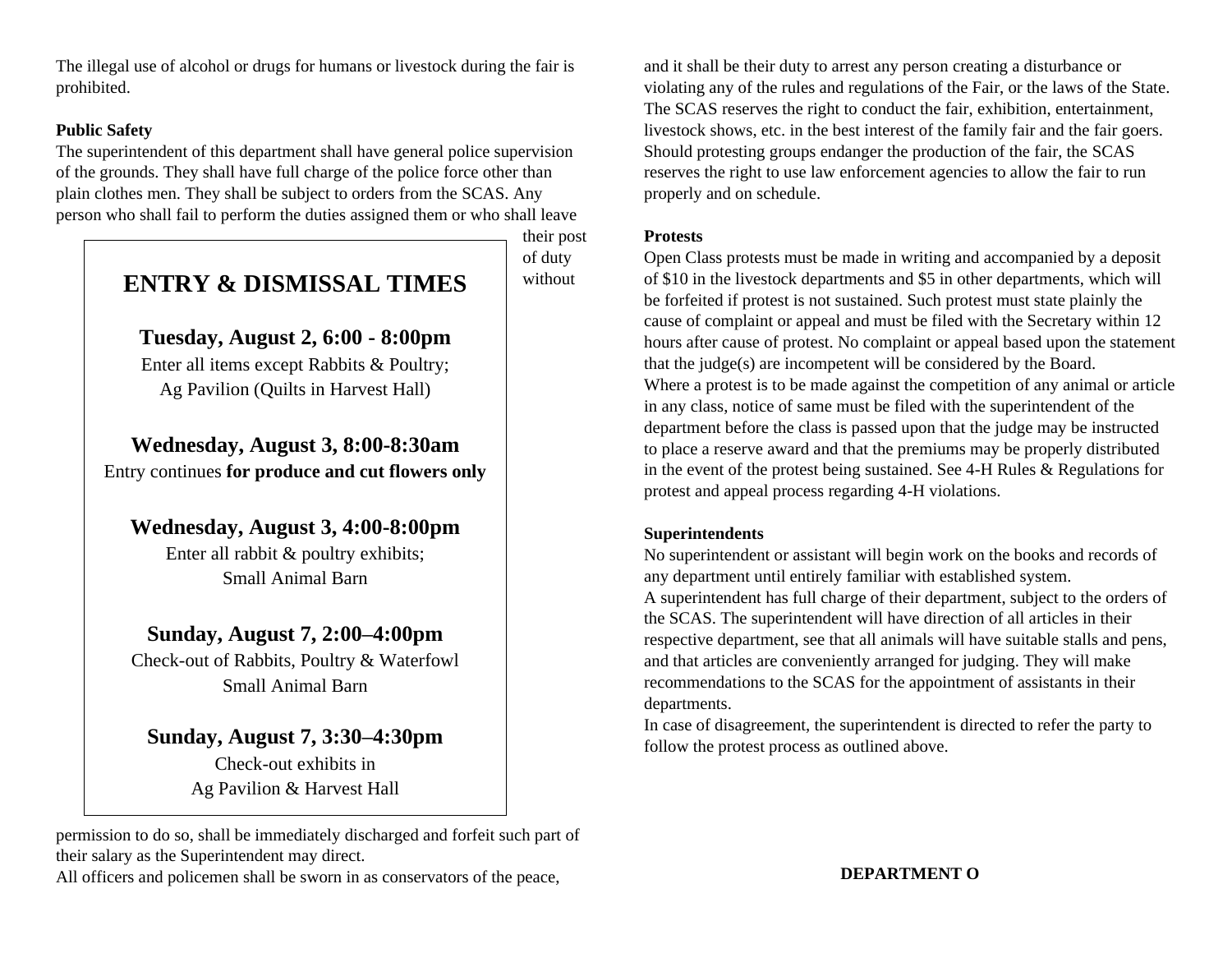#### **OPEN CLASS**

#### **Rules & Entries**

In the event of conflict of general and special rules, the latter will govern. Please observe the rules. Superintendents have the right to reject late entries. All entries must be filed with the superintendents no later than the dates and times specified in these rules. Exhibitor must sign in at registration tables during entry times. Entry tags may be obtained free from Jones Bank, Cattle Bank or the Seward County Extension Office and must be filled out completely. Please note that the exhibitor's name must be included on all tags for proper premium payment.

*"Professional"* is defined as someone who earns money from their skill such as teaching or selling their skills or products.

#### **Judging in the Ag Pavilion begins at 9:00 a.m. on Wednesday, August 3.**

Competition limited to exhibitors from Seward County and the surrounding counties. All entries must be the work of the exhibitor in the last **five years**. After taking first premium, an article cannot compete again. In case there is a single entry in a class number, the judge shall decide whether or not the article is worthy of a prize. Only Seward County residents may be eligible to receive large rosettes or any other special award.

The management will not be responsible for any loss or damage that may occur to exhibits, but the usual precautions for safety of the exhibits will be taken.

All exhibitors, except rabbit, poultry and fowl, will retrieve their entries on, **Sunday, August 7, 3:30-4:30 p.m.,** or make arrangements with the Open

|    | <b>PAY CATEGORIES</b> |                 |                 |
|----|-----------------------|-----------------|-----------------|
|    | 1 <sup>st</sup>       | 2 <sub>nd</sub> | $\mathbf{a}$ rd |
| 10 |                       | 4.00 3.50 3.00  |                 |
| 11 | 3.50                  | 3.00            | 2.50            |
| 15 | 10.00                 | 8.00            | 6.00            |
| 16 | 5.00 4.50             |                 | 4.00            |
| 17 | 5.00                  |                 |                 |
|    | Large Rosette - 5.00  |                 |                 |

Class Superintendent. **Exhibitors must have their pink entry tag receipt to claim their exhibit.** If entries are not picked up**, prize money will be forfeited. Not responsible for entries left at fair.** Rabbit, poultry and fowl exhibits are released from 2:00-4:00 on Sunday, August 7.

Small Rosette ribbons will be given for Best of Category. No extra prize money will be awarded besides the premium. Best of Division will receive a large Rosette Ribbon plus \$5. This will be a decision of the judge.

## **DIVISION 40 FARM PRODUCTS**

Ginelle Duer, Superintendent

Please observe open class rules as stated at the beginning of the open class section.

Exhibits should be selected for type, uniformity, quality and maturity. Allowance will be made in judging for immaturity of this season's growth. Do not select the large overgrown specimens nor the small one but choose a medium size that shows adaption to Seward County and suitability for market purposes.

The following rules will govern the exhibits:

1. No exhibitor shall be allowed more than one entry for each class number 2. All exhibits must be true to entry to variety and classification or otherwise they may be changed by the Judge and Superintendent.

3. This division is open to Seward County products only.

4. Seeds and plants maturing later than fair week may be exhibited from last year's crop unless otherwise stated.

5. No root balls on stalk displays

Best of Class (some classes are grouped together) will receive Large Rosette plus \$5.

Pay Category #16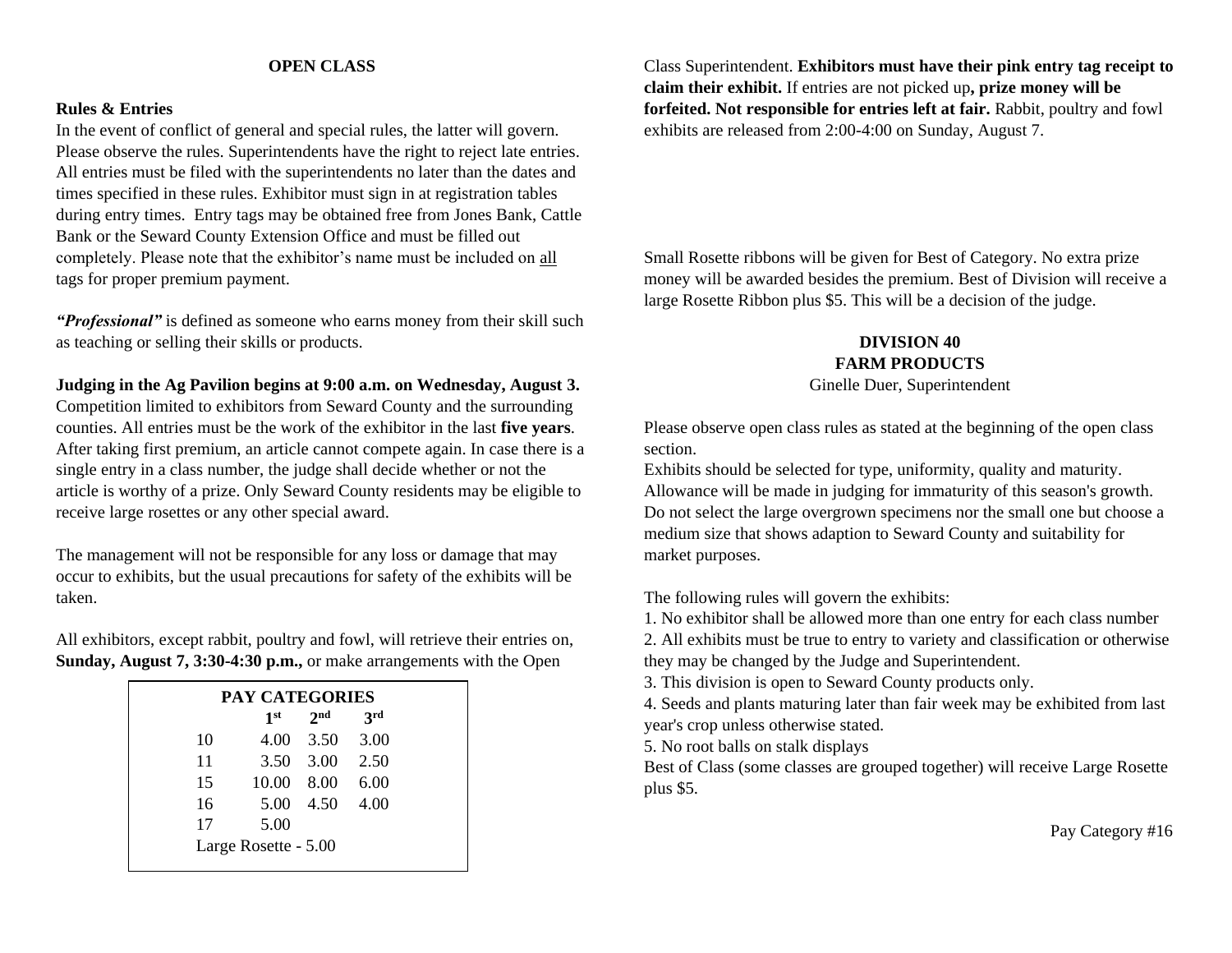| <b>Dye Grains or Natural Grains</b><br>Create your own picture out of grains, grasses, and<br>seeds. Judged on neatness and originality. Needs to be<br>put on a sturdy backing. |
|----------------------------------------------------------------------------------------------------------------------------------------------------------------------------------|
| There will be six groups in this division:                                                                                                                                       |
| A - Preschool: age 5 and under<br>B - Child: age 6 - 12<br>C - Youth: age 13 - 18<br>D - Adult: age 19 and up<br>E - Golden Age: age 62 & over<br>F - Professional               |

**Threshed Grains, Legumes and other Large Seeds** - Three quarts and must be cleaned.

| Class 1  | Wheat, red winter    |
|----------|----------------------|
| Class 2  | Rye, winter          |
| Class 3  | Oats                 |
| Class 4  | Barley               |
| Class 5  | Soybeans             |
| Class 6  | Atlas                |
| Class 7  | Milo                 |
| Class 8  | Sudan                |
| Class 9  | Alfalfa              |
| Class 10 | Sweet Clover         |
| Class 11 | Red Clover           |
| Class 12 | Other                |
| Class 13 | <b>Timothy Grass</b> |
| Class 14 | <b>Brome Grass</b>   |
| Class 15 | <b>Other Grass</b>   |

## **Special Prizes**

Best Corn & Soybeans

Sponsored by: **Kellen Meyer, Seward Plum Creek Seed Services, LLC** **Sheaf Grain and Seeds** - Sheaf grain shall not be less than three inches in diameter at center band, and of current year. Sheaf material shall be exhibited and judged as mature seed.

| Class 16 | Wheat, Red Winter          |
|----------|----------------------------|
| Class 17 | Rye, Winter                |
| Class 18 | Oats                       |
| Class 19 | Barley                     |
| Class 20 | Alfalfa showing seed heads |
| Class 21 | <b>Sweet Clover</b>        |
| Class 22 | <b>Brome</b>               |
| Class 23 | Sudan                      |
| Class 24 | Int. Wheat Grass           |
| Class 25 | Other                      |

**Sheaf Forage** - Sheaf grasses shall not be less than three inches in diameter at center band, and of current year. Sheaf material shall be exhibited and judged as forage.

| Class <sub>26</sub> | Alfalfa, any cutting |
|---------------------|----------------------|
| Class 27            | Sweet Clover         |
| Class 28            | Red Clover           |
| Class 29            | Alsike Clover        |
| Class 30            | Timothy              |
| Class 31            | <b>Brome</b>         |
| Class 32            | Orchard              |
| Class 33            | Sudan                |
| Class 34            | Millet               |
| Class 35            | <b>Blue Grass</b>    |
| Class 36            | Int. Wheat Grass     |
| Class 37            | <b>Reed Canary</b>   |
| Class 38            | Other                |
|                     |                      |

**Stalk Display** - Four stalks per exhibit. Must be of current year. Please specify whether irrigated or dry land crop.

| Class 39 | Sorgo             |
|----------|-------------------|
| Class 40 | Kaffir            |
| Class 41 | Milo              |
| Class 42 | Kalo              |
| Class 43 | Popcorn           |
| Class 44 | <b>Sweet Corn</b> |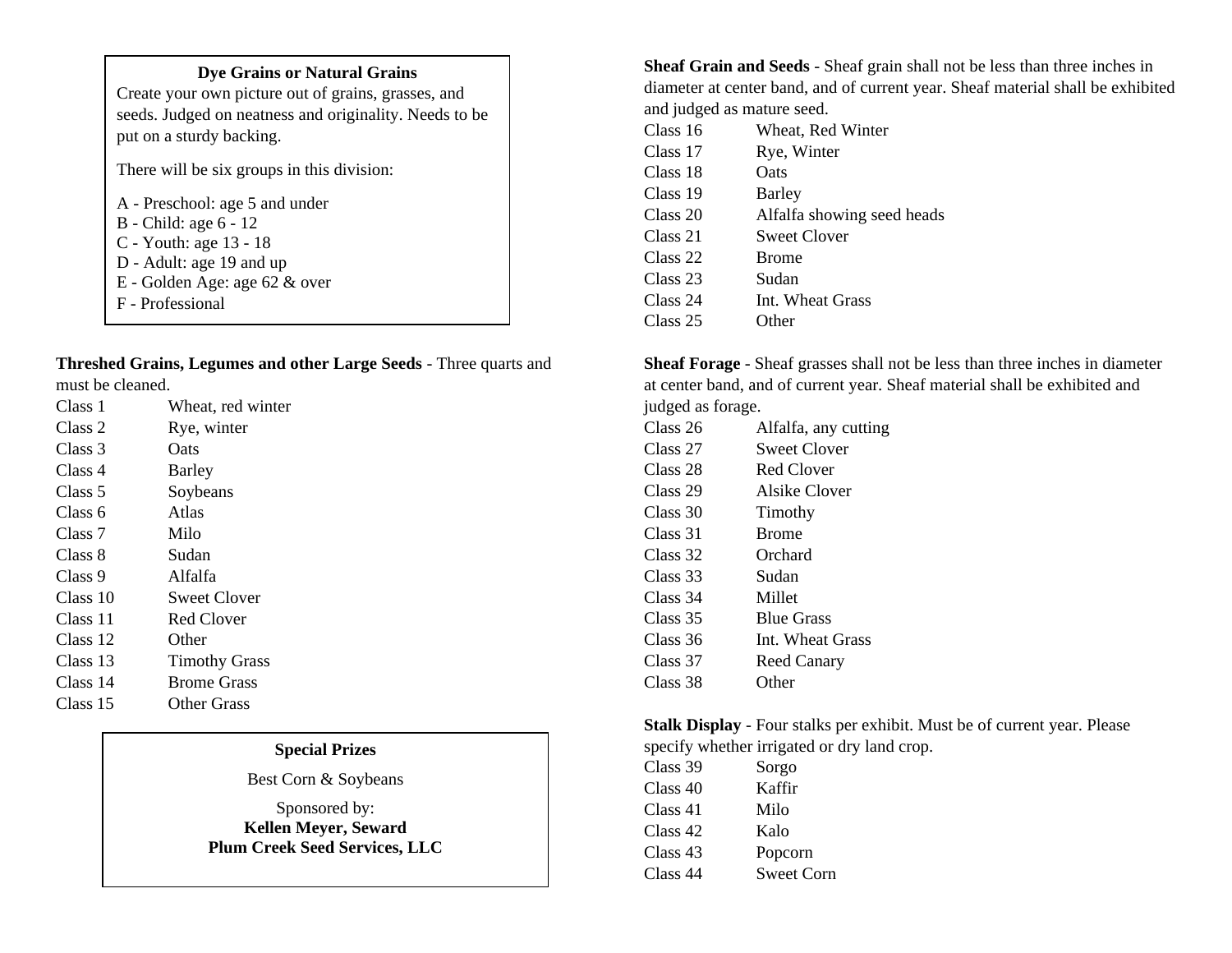| Class 45 | Field Corn                                          |
|----------|-----------------------------------------------------|
| Class 46 | Beans                                               |
| Class 47 | Tallest Plant (any kind, only 1 stalk)              |
| Class 48 | Shortest Corn Stalk (must include roots and tassel) |
| Class 49 | Sunflower                                           |
| Class 50 | Other                                               |

**Mature Corn (Last Year)** - Any entry contains six ears. Please specify whether irrigated or dry land.

| Class 55 | Yellow, over 9"                                    |
|----------|----------------------------------------------------|
| Class 56 | White, over 9"                                     |
| Class 57 | Yellow, under 9", 90 day types                     |
| Class 58 | White, under 9", 90 day types                      |
| Class 59 | Other than yellow or white, over 9"                |
| Class 60 | Other than yellow or white, under 9", 90 day types |
| Class 61 | Popcorn, any variety                               |

**Corn** - **Growth of this Year** - Any entry contains ten ears. It is not expected that entries will show maturity. Please specify whether irrigated or dry land. All corn husks removed.

| Class 65 | Yellow, over 9"                                    |
|----------|----------------------------------------------------|
| Class 66 | White, over 9"                                     |
| Class 67 | Yellow, under 9", 90 day types                     |
| Class 68 | White, under 9", 90 day types                      |
| Class 69 | Other than yellow or white, under 9", 90 day types |
| Class 70 | Other than yellow or white, over 9", 90 day types  |

## **DIVISION 41 - HORTICULTURE** Ginelle Duer, Superintendent

Instructions and rules are the same as Division 40 - Farm Products. All vegetables should be unwashed. Tomato stems should be removed.

| <b>Vegetables</b> |                    | Pay Category #11 |
|-------------------|--------------------|------------------|
| Class 1           | Beans, 1 dozen     |                  |
|                   | a. Green, in pods, |                  |
|                   | b. Lima, in pods   |                  |
|                   | c. Wax, in pods    |                  |
| Class 2           | Beets, 5           |                  |

| Class 3  | Broccoli, small florets, 5                     |
|----------|------------------------------------------------|
| Class 4  | <b>Brussel Sprouts, 5</b>                      |
| Class 5  | Cabbage, 2 heads                               |
|          | a. Green                                       |
|          | b. Red                                         |
| Class 6  | Carrots, 5                                     |
| Class 7  | Cauliflower, 1 head                            |
| Class 8  | Corn, 5                                        |
|          | a. Popcorn                                     |
|          | b. Sweet Corn                                  |
| Class 9  | Eggplant, 2                                    |
| Class 10 | Horseradish, 2 roots                           |
| Class 11 | Kale, 5                                        |
| Class 12 | Kohlrabi, 5                                    |
| Class 13 | Nuts, 5                                        |
| Class 14 | Okra, 5                                        |
| Class 15 | Onions, 5                                      |
|          | a. White                                       |
|          | b. Red                                         |
|          | c. Yellow                                      |
| Class 16 | Parsnips, 5                                    |
| Class 17 | Peppers, 5                                     |
|          | a. Bell                                        |
|          | b. Sweet (Non-Bell)                            |
|          | c. Jalapeno                                    |
|          | d. Hot (Non-Jalapeno)                          |
| Class 18 | Potatoes, 5                                    |
|          | a. Red                                         |
|          | b. White                                       |
|          | c. Sweet                                       |
|          | d. Yukon Gold                                  |
|          | e. Purple                                      |
| Class 19 | Rhubarb or Pie Plant, 5 stalks; stalks pulled, |
|          | not cut and 11/2" of leaf left on end          |
| Class 20 | Tomatoes, 5                                    |
|          | a. Red, 2" or more in diameter                 |
|          | b. Roma/Sauce-type,                            |
|          | c. Yellow, 2" or more in diameter              |
|          | d. Green                                       |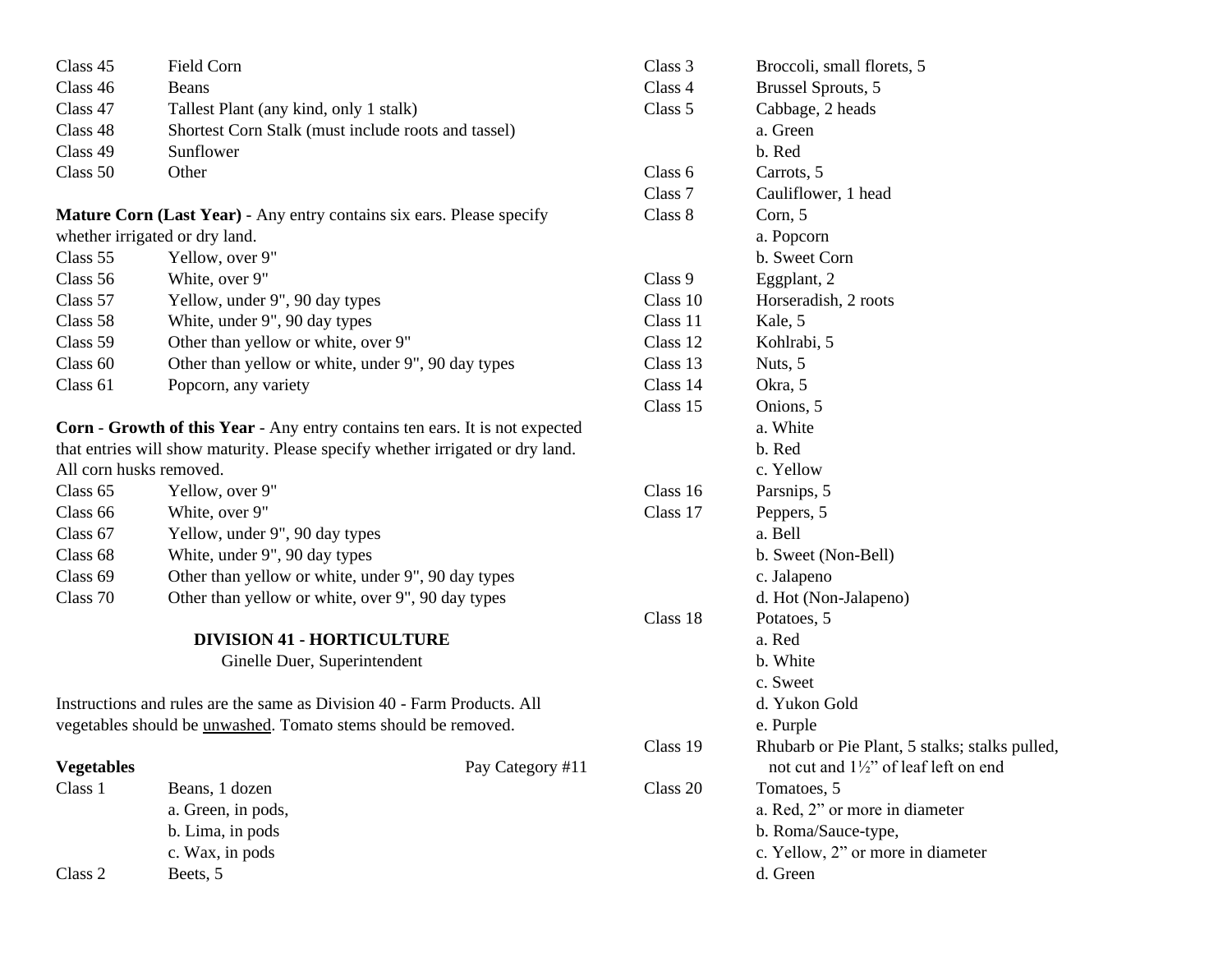| Class 21 | Salad Type, under 2" diameter, 12 |  |
|----------|-----------------------------------|--|
| Class 22 | Turnips, 5                        |  |

Class 23 Best Oddity

Class 24 Unusual Variety

Class 25 Other Not Named

## **Largest Vegetable**

All vegetables unwashed. One item only.

| Potato      |
|-------------|
| Onion       |
| Cabbage     |
| Tomato      |
| Eggplant    |
| Cucumber    |
| <b>Beet</b> |
| Carrot      |
| Sweet Corn  |
| Bean        |
| Pepper      |
| Turnip      |
| Zucchini    |
| Kohlrabi    |
| Other       |
|             |

## **Cultivar Vegetable Collection** Pay Category #16

Vegetables entered in the collection are five cultivars from a single exhibit; for example, five cultivars of all types of peppers or squash or onions or tomatoes, etc. Display in a box not more than 24" in any dimension. Class 50 Cultivar Vegetable Collection

## **Vegetable/Fruit Creation** Pay Category #11

Create your own "people" or "animals" or objects out of fruits and vegetables like Mr. Potato Head, Zucchini Durante, and Smiley Banana. Judged on neatness and originality. The products used to create these may be homegrown or purchased.

Class 51 Vegetable/Fruit Creation

## **Scarecrows** Pay Category #16

Create a scarecrow with personality. Scarecrow **must be functional for outdoor garden** or field use. Need to provide a means to display. Class 52 Scarecrow

Class 53 Picture/Creation Out of Seeds

An entry shall consist of 5 apples, pears or peaches, 5 crab apples, 2 bunches of grapes, 12 plums, 5 nuts. The specimens shall be in the natural state, not rubbed or polished. They shall be free from disease or insect injuries. They shall be uniform in size, shape and color.

| $\frac{1}{2}$ or annorm in size, shape and color. |                                  |  |
|---------------------------------------------------|----------------------------------|--|
| Class 55                                          | Delicious Apple                  |  |
| Class 56                                          | Jonathan Apple                   |  |
| Class 57                                          | <b>Wealthy Apple</b>             |  |
| Class 58                                          | Winesap Apple                    |  |
| Class 59                                          | Rome Apple                       |  |
| Class 60                                          | Crab Apple                       |  |
| Class 61                                          | <b>McIntosh Apple</b>            |  |
| Class <sub>62</sub>                               | <b>Cortland Apples</b>           |  |
| Class <sub>63</sub>                               | Apples, any other variety        |  |
| Class 64                                          | Berries, 12                      |  |
|                                                   | a. Blueberry                     |  |
|                                                   | b. Raspberry                     |  |
|                                                   | c. Other                         |  |
| Class 65                                          | Pear                             |  |
| Class 67                                          | Grapes                           |  |
| Class 68                                          | Peaches, best plate, any variety |  |
| Class 69                                          | Any nut variety                  |  |
| Class 70                                          | Largest fruit                    |  |
| Class 71                                          | Other fruit not listed           |  |

Two specimens of each variety with **of vine** attached except as otherwise noted.

| Class 75 | Zucchini, 2                 |
|----------|-----------------------------|
| Class 76 | Spaghetti Squash, summer, 2 |
| Class 77 | Acorn Squash, winter, 2     |

**Seeds** Pay Category #11

**Fruits** Pay Category #11

**Vine Products Pay Category #11**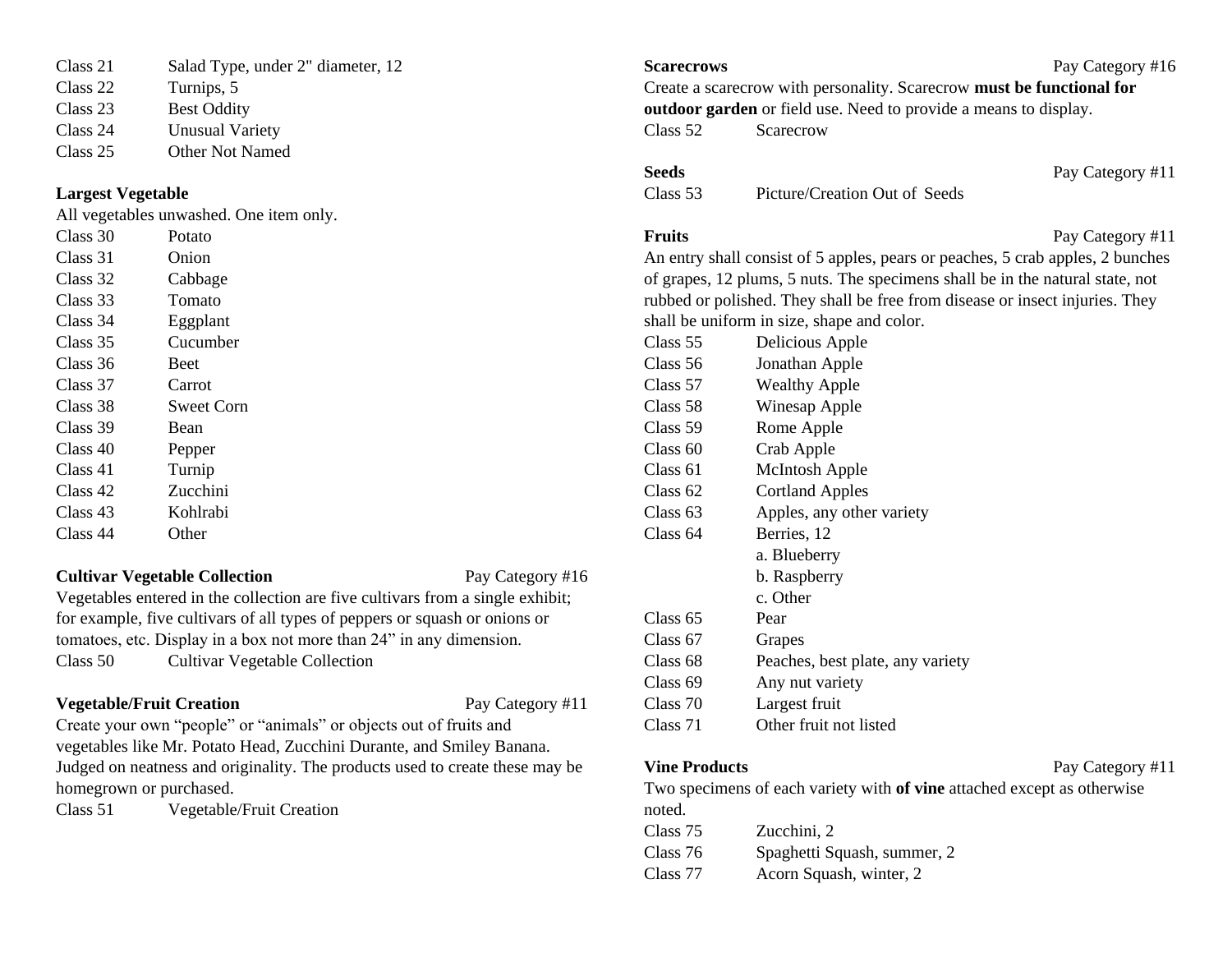Class 78 Butternut Squash, winter, 2 Class 79 Banana Squash, 2 Class 80 Any Other Squash, 2 Class 81 Pumpkin, 2 Class 82 Pumpkin, minis, 5 Class 83 Watermelon, Class 84 Muskmelon, 2 Class 85 Honeydew, 2 Class 86 Cucumber, slicing, 2 Class 87 Cucumber, pickling, 5 Class 88 Gourd, 2 Class 89 Gourds, all, best collection, 5 Class 90 Other vine product, not listed above Class 91 Largest & best pumpkin Class 92 Largest & best squash Class 93 Largest & best melon Class 94 Largest & best zucchini

**Herbs** Pay Category #11

Herbs will be judged using the same general criteria used for vegetables. Those grown mainly for their seed, such as dill and caraway, should be exhibited on a plate. Those grown for their leaves such as basil, parsley, etc. should be exhibited in a glass container of water with stems attached. Containers will not be returned. Potted herb plants will be disqualified and

will not be judged.

Class 100 Basil, 5 Class 101 Dill, 5 Class 102 Garlic (bulbs), 5 Class 103 Mint, 5 Class 104 Oregano, 5 Class 105 Parsley, 5 Class 106 Sage, 5 Class 107 Thyme, 5 Class 108 Any other herb, 5 Class 109 Herb Garden - Display of 5 different herbs. Display in a box or holder not more than 18" in any dimension. Boxes will not be returned. Each herb in the collection should be exhibited with the number specified for classes 100-108. Do not duplicate those classes with any in the group collection.

Garden Display Pay Category #15

Largest and best display of quality garden vegetables, samples of at least 15 different varieties, which may include different types of one vegetable (ex. roma, beefsteak tomatoes.) Each entry will be given a ½ bushel basket and the table space in front of it for artistic display of quality vegetables. This may be a group of single exhibits from class 1-69.

Class 110 Garden Display

**Special Award**

Sponsored by **Orscheln Farm & Home, Seward**

## **DIVISION 42 - FLOWERS**

Marty Nissen, Superintendent

Please observe open class rules as stated at the beginning of the open class section. Containers for all flower exhibits must be furnished by the exhibitor. Judging will be based on the quality of flowers exhibited. Exhibits containing more or less in number than listed in premium book will be disqualified for judging. No exhibitor will be allowed more than one exhibit per class number.

Pay Category #11

| Class 1            | Aster, 3 stems, 1 color    |
|--------------------|----------------------------|
| Class 2            | Aster, 3 stems, assorted   |
|                    | a. Large double            |
|                    | b. Powderpuff              |
|                    | c. Miniature               |
| Class 3            | <b>Bachelor Buttons, 3</b> |
| Class 4            | Calendula, 3               |
| Class 5            | Canna, 3                   |
| Class 6            | Chrysanthemums, 3          |
| Class <sub>7</sub> | Chrysanthemums, 1 spray    |
| Class 8            | Coneflowers, 3             |
| Class 9            | Coreopsis, 3               |
| Class 10           | Cosmos, 3 stems, 1 color   |
| Class 11           | Cosmos, 6 stems, asst.     |
| Class 12           | Coxcomb, 1 stem, crested   |
| Class 13           | Coxcomb, 3 stems, plumed   |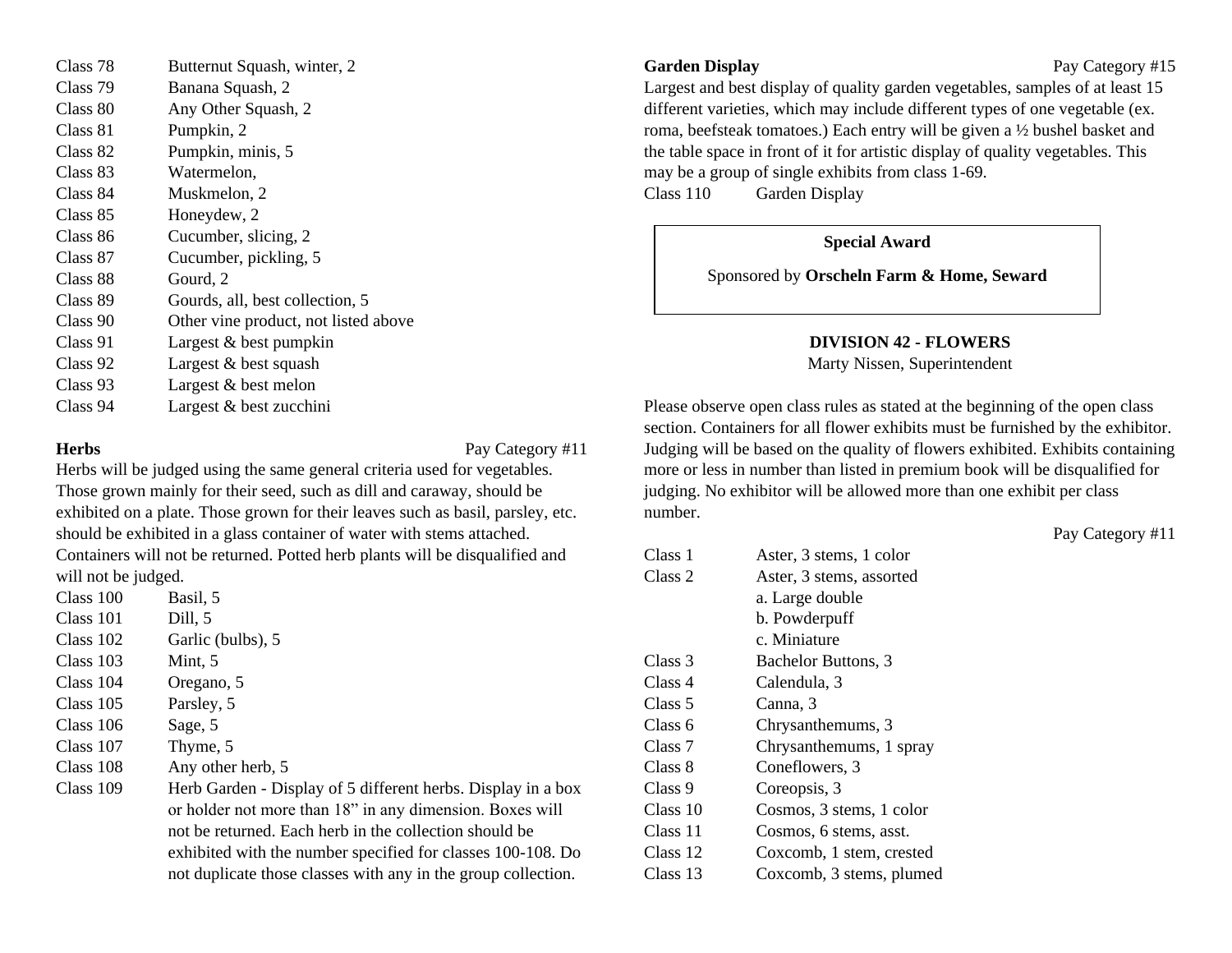| Class 14 | Dahlia, 1                            | Class 32                     | Tea Rose, 1 stem                                                       |
|----------|--------------------------------------|------------------------------|------------------------------------------------------------------------|
|          | a. Pompom                            |                              | a. Red                                                                 |
|          | b. Medium                            |                              | b. Yellow                                                              |
|          | c. Dinner Plate                      |                              | c. White                                                               |
| Class 15 | Dahlia, 3 stems, assorted            |                              | d. Pink                                                                |
| Class 16 | Black Eyed Susan, 3                  | Class 33                     | Shrub Rose, 1 stem                                                     |
| Class 17 | Daisies, 3                           | Class 34                     | Tea Rose, 3 blooms, assorted                                           |
|          | a. 1 variety                         | Class 35                     | Floribunda Rose, 1 stem                                                |
|          | b. Assorted                          | Class 36                     | Grandiflora, 1                                                         |
|          | c. Gerbera                           | Class 37                     | <b>Miniature Rose</b>                                                  |
| Class 18 | Gaillardia, 3                        |                              | a. Red                                                                 |
| Class 19 | Gomphrena, 3                         |                              | b. Yellow                                                              |
| Class 20 | Gladiolus, 1 spike                   |                              | c. White                                                               |
|          | a. Solid color                       |                              | d. Pink                                                                |
|          | b. Bi-color                          | Class 38                     | Rudbeckia, 3                                                           |
|          | c. Tri-color                         | Class 39                     | Salvia, 3                                                              |
|          | d. Ruffled                           | Class 40                     | Scabiosa, 3                                                            |
|          | e. Other                             | Class 41                     | Snapdragon, 3                                                          |
| Class 21 | Gladiolus, 3, assorted               |                              | a. 1 color                                                             |
| Class 22 | Golden Glow, 3                       |                              | b. Assorted                                                            |
| Class 23 | Hibiscus, 1                          | Class 42                     | Strawflower, 3                                                         |
|          | a. Single                            | Class 43                     | Sunflower, 3                                                           |
|          | b. Double                            | Class 44                     | <b>Sweet Pea</b>                                                       |
| Class 24 | Lily, $1$                            | Class 45                     | Verbena, 3                                                             |
| Class 25 | Marigold, 3                          |                              | a. 1 color                                                             |
|          | a. Giant, 1 color                    |                              | b. Assorted                                                            |
|          | b. Dwarf, 1 color, 6"                | Class 46                     | Vinca, 3                                                               |
|          | c. Dwarf, asst., 6"                  | Class 47                     | Vines, blooming, 2 stems $(12"$ -18")                                  |
| Class 26 | Nasturtiums, 3                       | Class 48                     | Zinnia, 3                                                              |
| Class 27 | Pinks, 3                             |                              | a. Over 2"                                                             |
| Class 28 | Petunias, 1                          |                              | b. Under 2"                                                            |
|          | a. Large double                      | Class 49                     | Dry Flowers, 6                                                         |
|          | b. Large single, ruffled             | Class 50                     | Dried Herbs, 6                                                         |
| Class 29 | Petunias, 3 sprays any other variety | Class 51                     | Other flowers not listed, 3                                            |
| Class 30 | Phlox, 3 sprays                      |                              |                                                                        |
|          | a. Annual, one color                 | <b>Artistic Arrangements</b> |                                                                        |
|          | b. Annual, assorted                  |                              | Harmony of color, quality of bloom arrangement and harmony of flowers, |
| Class 31 | Phlox, 1, hardy                      |                              | and container will be judged.                                          |
|          |                                      |                              |                                                                        |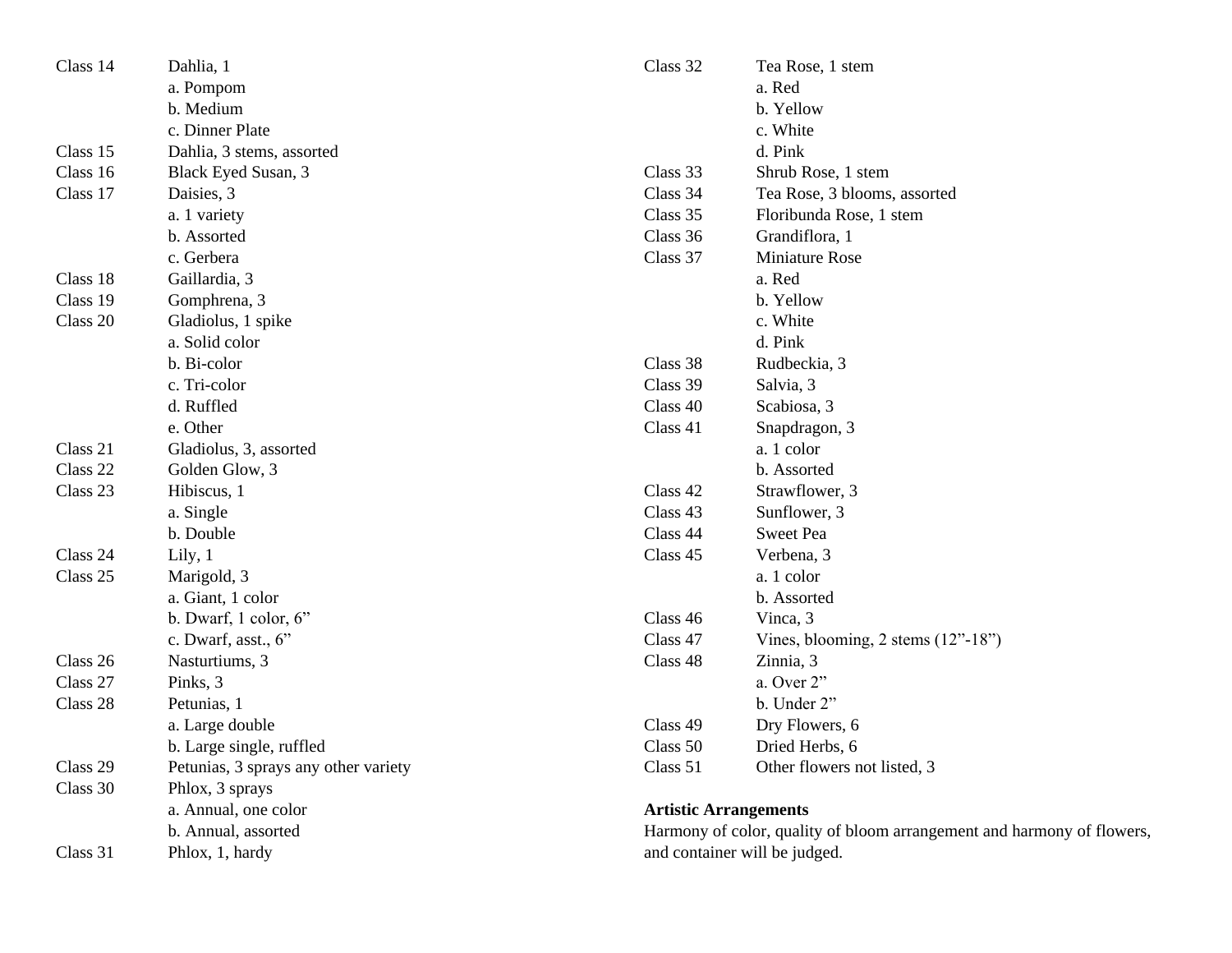| Class 55   | Mixed flowers (one each of 5 varieties) |
|------------|-----------------------------------------|
|            | a. Annuals                              |
|            | b. Perennials                           |
| Class 56   | Red Flowers                             |
| Class 57   | White Flowers                           |
| Class 58   | <b>Yellow Flowers</b>                   |
| Class 59   | <b>Pink Flowers</b>                     |
| Class 60   | <b>Blue Flowers</b>                     |
| Class 61   | Junior Arrangement (18 $&$ under)       |
| Class $62$ | Any other color flowers                 |
| Class $63$ | Evergreen and Flowers                   |
| Class 64   | Dry arrangement or dried bouquet        |
| Class $65$ | <b>Arrangement of Roses</b>             |
| Class 66   | <b>Bouquet of Flowers</b>               |
|            |                                         |

## **Special Competition**

#### **Fair Theme Arrangement**

Judged on best depiction of 2022 Seward County Fair Theme

Class 98 "Lights, Camera, Fair!"

## **Miniature Arrangement of Fresh Flowers**

Arrangement, including container, cannot exceed 7" tall and 5" wide. Judged on artistic arrangement and overall appeal.

Class 70 Mini Arrangement of Fresh Flowers

## **Ditch Arrangement**

Ditch wildflower and greenery arrangement. 1) All plants must be found in Seward County ditches; 2) Arrangements must contain at least 3 different species; 3) Will be judged on artistic arranging. The container will be a part of the judging; 4) No dried arrangements.

Class 71 Ditch Arrangement

#### **Special Awards**

Best Cut Flower - Sponsored by Rumery Lawn & Landscape

#### **Potted Plants**

| Begonia Plants        |
|-----------------------|
| a. Blooming           |
| b. Foliage            |
| c. Tuberous           |
| Geraniums             |
| <b>Hanging Plants</b> |
| a. Foliage            |
| b. Blooming           |
| Cactus                |
| a. Best collection    |
| b. Any cactus         |
| c. Christmas Cactus   |
| Philodendron          |
| Succulents            |
| a. Best collection    |
| b. Any succulent      |
|                       |

#### **Other Plants**

| Class 83 | Airplane Plant              |
|----------|-----------------------------|
| Class 84 | Ivy                         |
| Class 85 | Caladium                    |
| Class 86 | Fern                        |
| Class 87 | African Violet              |
| Class 88 | Most Unusual                |
| Class 89 | Window Box                  |
| Class 90 | Impatiens                   |
| Class 91 | Single Blooming, not listed |
| Class 92 | Single Foliage, not listed  |
| Class 93 | <b>Unique Planter</b>       |

#### **Other Collections**

| Class 95  | <b>Outdoor Foliage</b>                          |
|-----------|-------------------------------------------------|
| Class 96  | <b>Blooming Plants</b>                          |
| Class 97  | Indoor Foliage, not listed                      |
| Class 99  | Mixed Potted Planter                            |
| Class 100 | Artistic Arrangement - Made with vegetables and |
|           | edible greens                                   |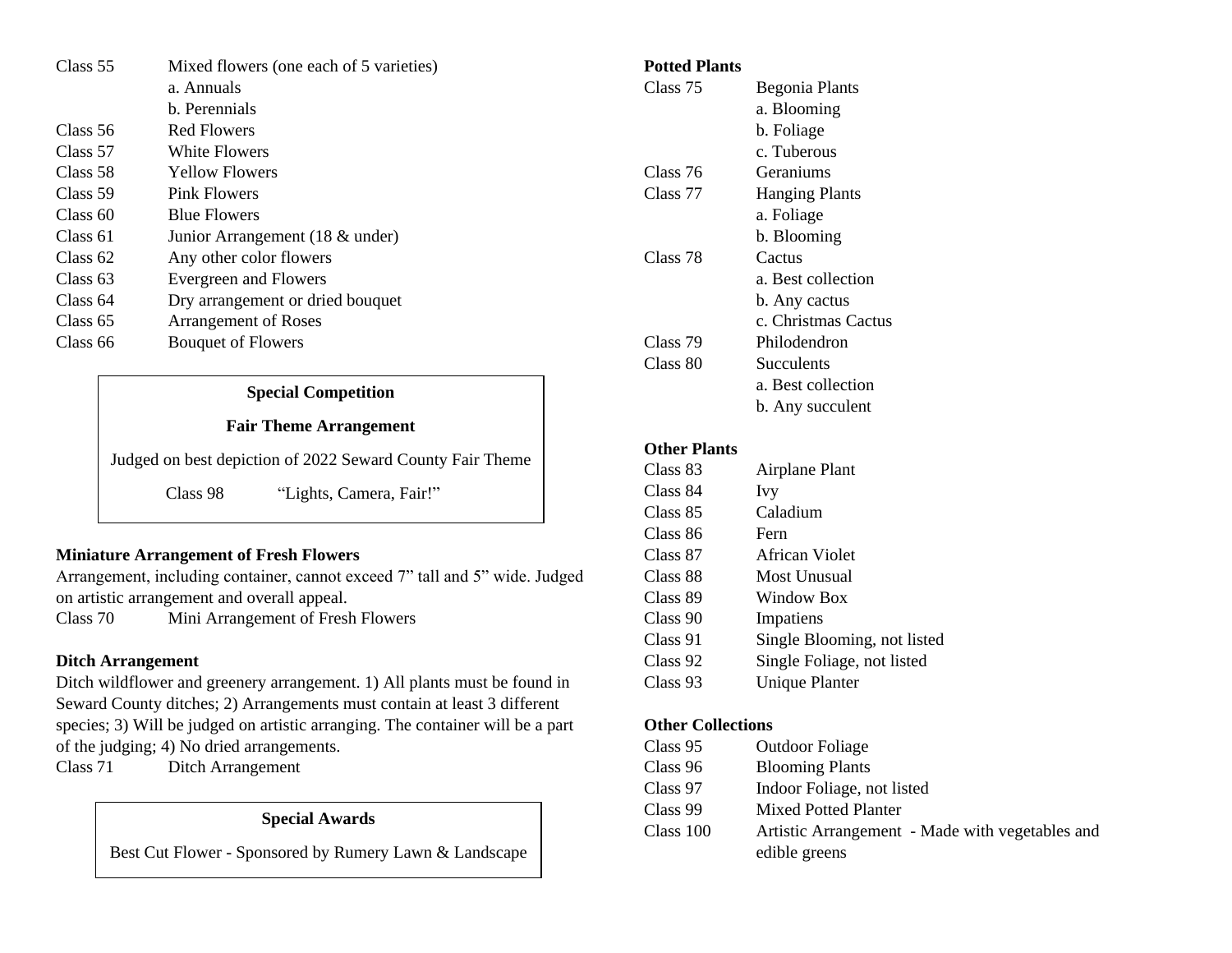## **DIVISION 43 - DOMESTIC PRODUCTS**

Marla Ritter, Superintendent

Please observe open class rules as stated at the beginning of the Open Class section.

No person is allowed to enter more than one article under each class number except in canning.

There will be six groups in this division:

A - Preschool: age 5 and under B - Child: age 6 - 12 C - Youth: age 13 - 18 D - Adult: age 19 and up E - Golden Age: age 62 & over F - Professional Best of division will receive Rosette plus \$5.

## **Special Competition - Fair Theme Exhibit**

Judged on best depiction of 2022 Seward County Fair Theme "Lights, Camera, Fair!"

Pay Category #11

Class 65 Any Baked Product with Generationally Handed Down Recipe (recipe attached)

Pay Category #11

**Bread** - One loaf, baked in single bread pan.

| Class 1  | French Bread                     |
|----------|----------------------------------|
| Class 2  | Coffee Cake                      |
| Class 3  | Nut Bread                        |
| Class 4  | Other Quick Bread (not listed)   |
| Class 5  | <b>Bread Machine</b>             |
| Class 6  | Whole Wheat                      |
| Class 7  | Rye                              |
| Class 8  | White                            |
| Class 9  | Sour Dough                       |
| Class 10 | Any other yeast bread not listed |

| <b>Rolls</b> - Four rolls on a paper plate. |                            |  |
|---------------------------------------------|----------------------------|--|
| Class 11                                    | Cinnamon                   |  |
| Class 12                                    | White                      |  |
| Class 13                                    | Whole Wheat                |  |
| Class 14                                    | Parker House               |  |
| Class 15                                    | Kolaches                   |  |
| Class 16                                    | Muffins                    |  |
| Class 17                                    | <b>Biscuits</b>            |  |
| Class 18                                    | Any other rolls not listed |  |

**Cakes and Pies** - Must be on paper or cardboard plate, whole and frosted, unless otherwise specified.

Class 19 Cake Class 20 Decorated - Judged on decoration only a. Cake b. Cupcake Class 21 Pie

### **Cookies** - Four cookies on a paper plate.

| Class 22 | Drop                                |
|----------|-------------------------------------|
|          | a. Snickerdoodle                    |
|          | <b>b.</b> Oatmeal or Oatmeal Raisin |
|          | c. Chocolate Chip                   |
|          | d. Peanut Butter                    |
|          | e. Macaroon                         |
|          | f. Sugar                            |
|          | g. Chocolate                        |
|          | h. Butterscotch                     |
|          | <i>i</i> . Other                    |
| Class 23 | Bar                                 |
| Class 24 | Rolled                              |
| Class 25 | No Bake                             |
|          |                                     |

#### **Doughnuts** - Four doughnuts on a paper plate.

Class 27 Any kind of cake Class 28 Raised

### **Homemade Candy** - One half dozen on a paper plate.

| Class 29 | Chocolate Fudge |
|----------|-----------------|
| Class 30 | Coconut         |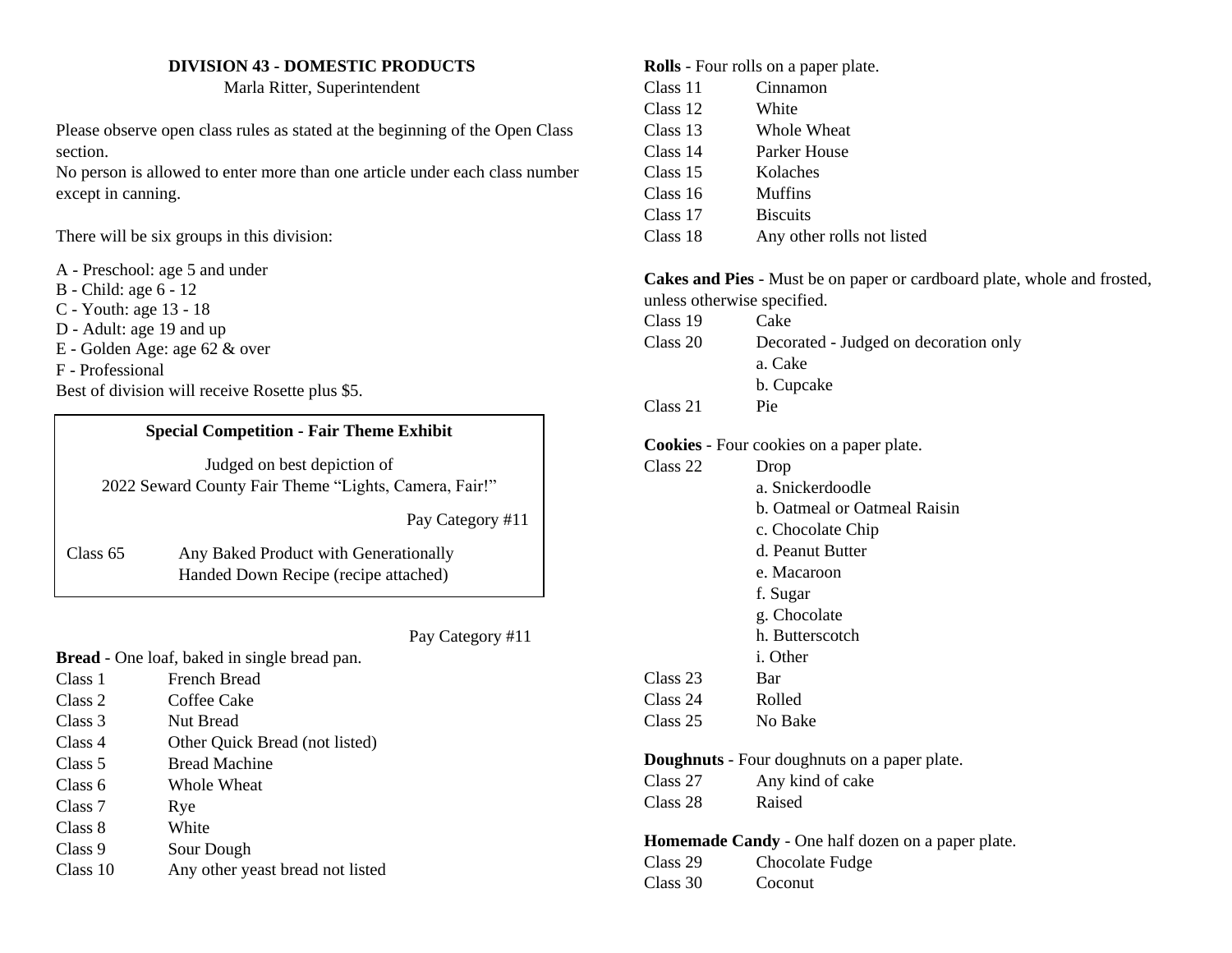| Class 31 | Divinity              |
|----------|-----------------------|
| Class 32 | Fondant               |
| Class 33 | Mints                 |
| Class 34 | <b>Peanut Brittle</b> |
| Class 35 | Other                 |
|          |                       |

#### **Microwave Baking**

Class 36 Cookies Class 37 Cakes Class 38 Candy Class 39 Muffins

**Canning** - Canned products **will be** opened. Each exhibitor will be allowed to enter more than one article in each class number, but only one variety. Example: In Class 45 Fruits, an exhibitor can enter one jar of apples, apricots, pears, etc. **Please** clearly label jars with kind of canned product. Only the same kind of canned product will be judged together. Jars must be regulation canning jars in either pint or quart size with rings on. Jams and jellies may be in ½ pint jars.

| Class 45 | Fruits                                                     |
|----------|------------------------------------------------------------|
| Class 47 | Juices                                                     |
| Class 48 | Pickles                                                    |
| Class 49 | Relishes                                                   |
| Class 50 | <b>Canned Meats</b>                                        |
| Class 51 | Preserved Fruits - Made by cooking good sized pieces of    |
|          | fruit in a thick syrup. Should not be cooked to pulp.      |
| Class 52 | Butters - Made by cooking, putting through a sieve, adding |
|          | sugar and cooking until thick.                             |
| Class 53 | Jams - Made of pulp and juice of fruit combined with sugar |
|          | and cooked until thick.                                    |
|          | a. Regular                                                 |
|          | b. Diabetic                                                |
| Class 54 | Jellies - Must be made with fruit juices.                  |
|          | a. Regular                                                 |
|          | b. Diabetic                                                |
| Class 55 | Sauce                                                      |
|          | a. Spaghetti                                               |
|          | b. Pizza                                                   |
|          | c. Other                                                   |

| Class 56 | Salsa  |
|----------|--------|
| Class 57 | Honey  |
| Class 58 | Other. |

## **Dried Food** - Please clearly label bags with kind of product.

- Class 60 Dried Fruit or Fruit Leather Exhibit three different examples of dried fruit or three different fruit leather. Place each dried fruit (6-10 pieces of fruit, minimum of 1/4 cup) in a self-sealing bag. Place a 3"- 4" sample of each fruit leather in self-sealing tag.
- Class 61 Dried Vegetables Exhibit three samples of dried vegetables. Place each food (1/4 cup each in a separate selfsealing bag.
- Class 62 Dried Herbs Exhibit three samples of dried herbs. Place each food (1/4 cup each) in a separate self-sealing bag.

## **DIVISION 43 - BEER**

Marla Ritter, Superintendent

Please observe Open Class rules as stated at the beginning of the Open Class section.

- A) All beers must be homemade by amateur home brewers, at their homes, not at commercial brew facilities. If made as a group/team, all brewers must be listed.
- B) Entries must be submitted in two 12 to 17 oz. bottles. Two bottles per entry is needed in all classes. There is a limit of one entry per exhibitor per class.
- C) No bottles will be accepted that have labels or other markings on them, other than official entry tag. Entry tags should be applied to the upper 1/3 of the bottles. Please do not put tags over the top of the bottle.
- D) Only the Superintendent, Judges, and Helpers will be allowed in the judging area.
- E) The Best of Category judging will be held following the completion of the individual class judging. There will be four Best of Category ribbons: Hoppy Forward Beer, Darker Ale, Other and Bock Beer.
- F) The decision of the judge(s) is final.
- G) All entries must be homemade. Commercial beers and brewers may not enter.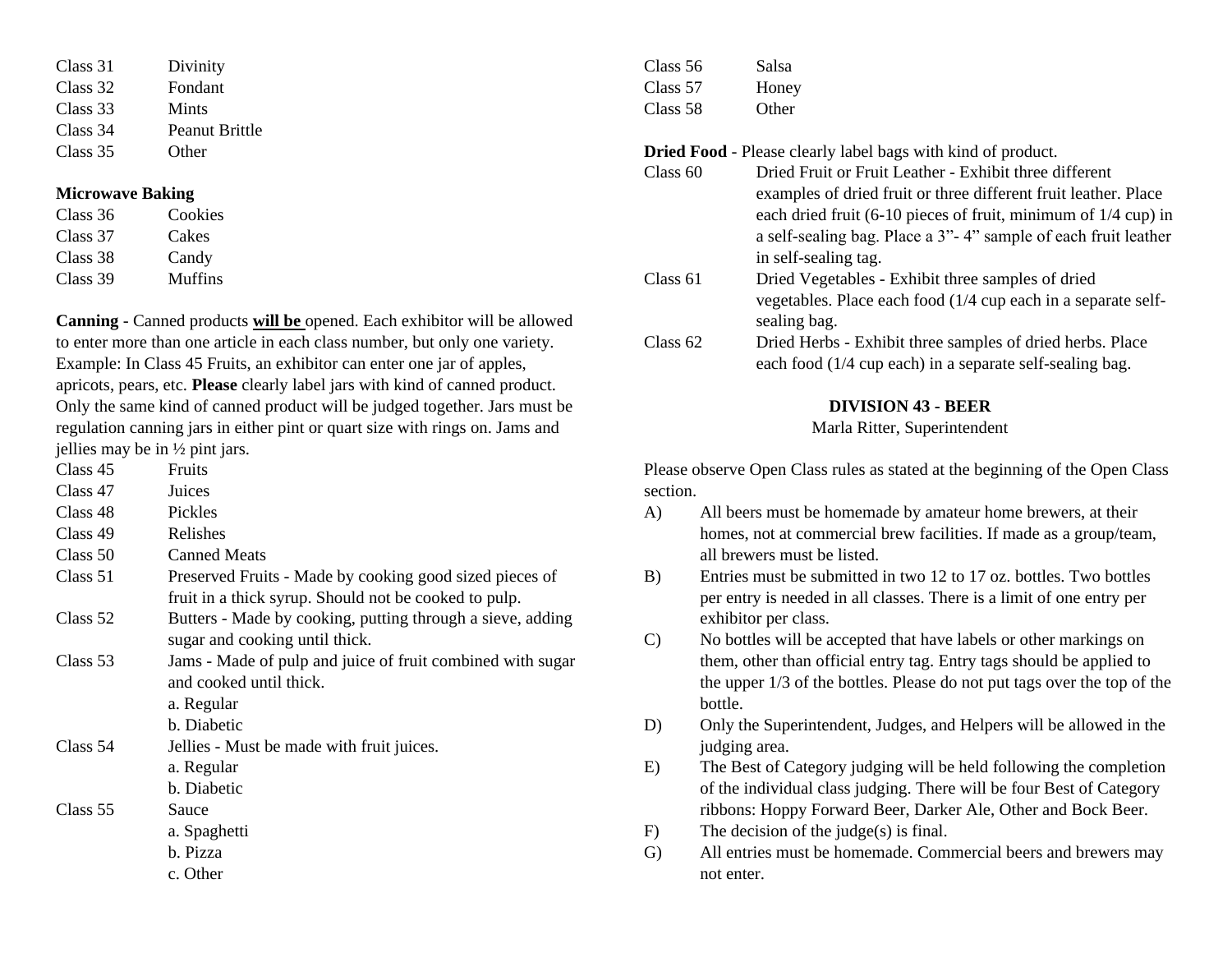- H) **All beers will be disposed of after judging**.
- I) Please list the type of beer you are entering
- J) All meads and still ciders are entered in Wine classes. You MUST submit two bottles of 12 to 17 oz.

Pay Category #16

## **Yearly Base Styles**

- Class 56 Lagers Style examples include, but are not limited to, Pilsner, Helles, Vienna Lager, Oktoberfest, Dunkel, bock, etc.
- Class 57 Hoppy Forward Beers Style examples can vary but hops should be prominent in the beer. Including, but not limited to, Pale Ale, English IPA, American IPA, New England IPA, American Brown Ale, India Pale Lager, Belgian IPA, etc.
- Class 58 Darker Ales Style examples include, but are not limited to, Scottish Ales, Porters, Stouts, Brown Ales, etc.
- Class 59 Other Any beer or specialty variety that doesn't fit in the above categories. Examples include, but are not limited to, sour or lambic styles, Belgian beers, spice herb or vegetable beers, Gose smoked beer, and other specialty types to be declared by the brewer.

## **2022 Special Style**

Class 60 Bock Beer - Brew your favorite style of Bock beer into this special category. This style is selected yearly by the Seward Homebrewing club as a category for the fair. Each year we look to select a unique style in which creativity, originality, and quality of beer can be showcased.

## **SPECIAL AWARD**

**Bottle Rocket Brewing Company** will award the brewer of the Best Overall Beer, a special award. That brewer will be able to spend a day with their brew master. They will brew the winning beer on their system and will feature the beer in their Tap Room.

## **SPECIAL COMPETITION**

## **Best Label for Wine or Beer Bottle**

Label must be the original design of the exhibitor. Judge on overall appeal. Label must be attached on an empty wine or beer bottle. Limit of two entries per exhibitor.

Class 87 Wine or Beer Label

## **DIVISION 43 - WINE**

### Marla Ritter, Superintendent

Please observe Open Class rules as stated at the beginning of the Open Class section.

- A) All wines must be made by amateur wine makers, at their homes, not at commercial facilities. If made as a group/team, all wine makers must be listed.
- B) Entries must be submitted in a 23-27 fl. oz. wine bottle. Only one bottle per entry is needed in all classes, except where noted. Still wines should be in cork finished bottles.
- C) Entries shall not bear labels, markings, or bottle decorations, other than the official entry tag. Entry tags should be applied to the upper 1/3 of the bottles. Please do not put labels over the top of the bottles.
- D) There is no limit to the number of entries per exhibitor. All entries in the same class by an individual exhibitor must be different. An exhibitor may enter different types of the same fruit; e.g. Raspberry Red or Raspberry Black; but not two entries just called Raspberry in the same class. **Different vintages** of the same type will be an adequate difference.
- E) Dry red wine will be permitted to breathe for one hour prior to the judging.
- F) The Best of Category judging will be held immediately following the completion of the individual class judging. There will be three Best of Category ribbons: Vinifera, Hybrid and Country.
- G) The judge's decision will be final.
- H) The Grape Wine classes must contain only grapes. They may not be blended with any other fruit. At their discretion, the judge(s) may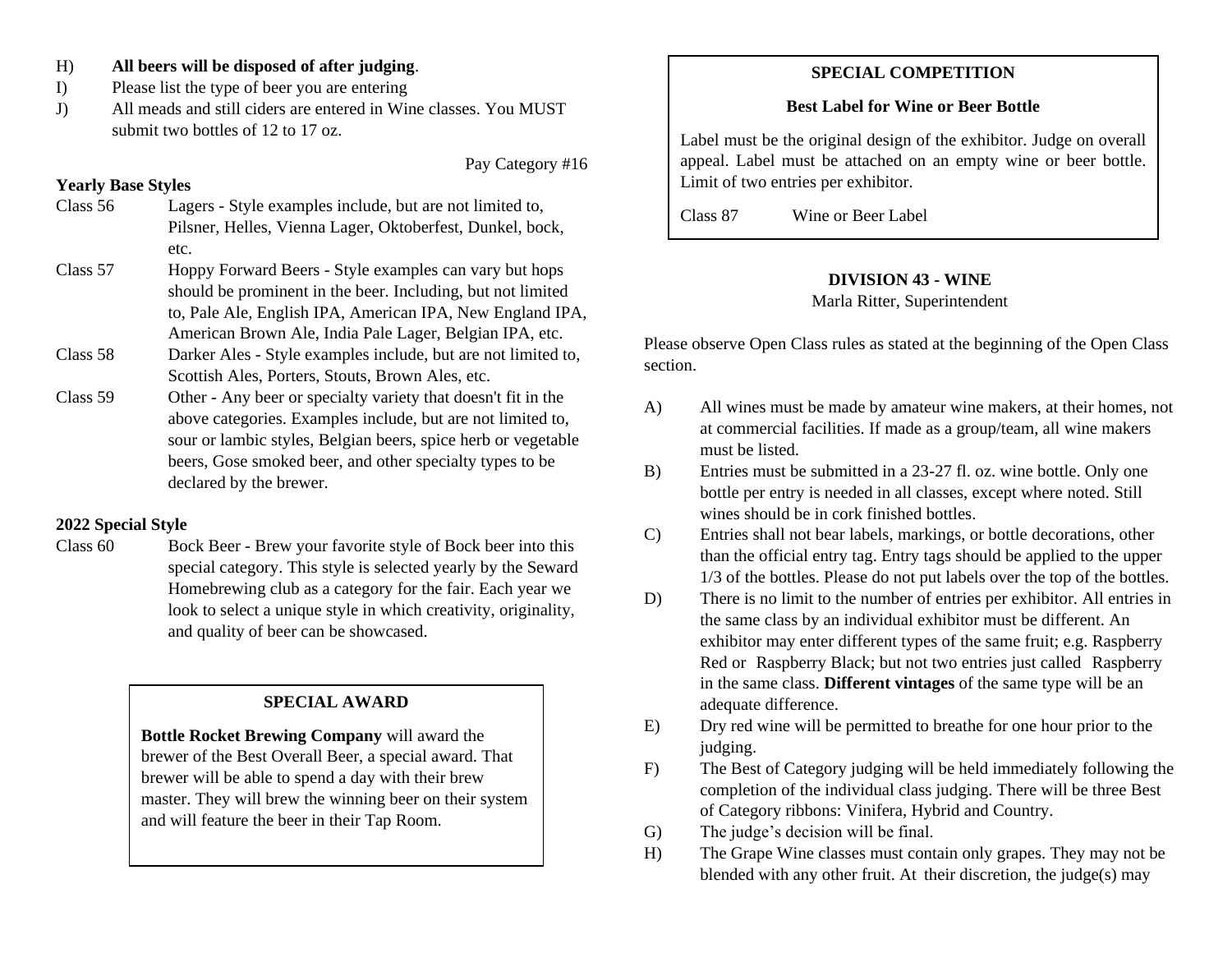disqualify any wine they feel violates this rule. Their decision is final.

- I) All entries must be homemade. Commercial wines and wine makers may not enter.
- J) **All entries must list primary ingredients** as noted: Apple, Zinfandel, Chenin Blanc, Rhubarb, Elderberry, etc. It would be helpful to the judge(s) to list any secondary ingredients also.
- K) All wines will be disposed of after judging.
- L) PLEASE NOTE that all Wild and Labrusca (i.e. Concord) grapes are to be entered in Classes 71 and 80.
- M) Most Unusual Wine rosette will be awarded to the highest scoring, ribbon winning entry made from unusual ingredients, as determined by the judge(s) and superintendent.

#### Pay Category #16

- Class 69 Dry Red Grape Wine to include all dry red wines from vinifera grapes, not concentrates, e.g. Zinfandel, Cabernet Sauvignon, Petite Sirah, etc. Concord goes in Class 70. Class 70 Dry White Vinifera Grape Wine - to include all dry white
- wines from vinifera grapes, not concentrates, e.g. Reilsing, Chardonnay, Gewurtztraminer, Sauvignon Blanc, etc.
- Class 71 Dry Red Hybrid & Native American Grape Wine to include all dry red wines from French hybrid and Native American grapes, e.g. Foch, Baco Noir, Leon Millot, Wild Grape and Concord.
- Class 72 Dry White Hybrid & Native American Grape Wine to include all dry white wines from French hybrid and Native American grapes, e.g. Seyval Blanc, Vignoles, Ravat, Delaware, Niagra, etc.
- Class 73 Dry Grape Concentrate Wine to include all dry grape wines produced from concentrates, both red and white.
- Class 74 Dry Fruit Wine to include all dry fruit wines excluding wild native fruits in fruit and berry wines, e.g. Apple, Peach, Cherry, Melon, etc.
- Class 75 Dry Berry Wine to include all dry berry wines, e.g. Raspberry, Blackberry, Cranberry, Boysenberry, etc.
- Class 76 Dry Wild Native Fruit Wine to include all dry wines produced from Elderberry, Wild Plum, Gooseberry, Wild

Cherry, Mulberry, etc. NOT CONCORD AND WILD GRAPE.

- Class 77 Dry Novelty Wine to include all dry wines produced from vegetables, herbs and flowers. This includes Rhubarb. Class 78 Sweet Red Vinifera Grape Wine - to include all sweet red wines from vinifera grapes, not concentrates, e.g. Zinfandel, Cabernet Sauvignon, Alicante, Petite Sirah, etc. Concord goes in Class 79. Class 79 Sweet White Vinifera Grape Wine - to include all sweet white wines from vinifera grapes, not concentrates, e.g. Chardonnay, Reisling, Sauvignon Blanc, etc. Class 80 Sweet Red Hybrid & Native American Grape Wine - to include all sweet red wines from French hybrid and native American grapes, e.g. Foch, Baco Noir, Leon Millot, Wild Grape and Concord. Class 81 Sweet White Hybrid & Native American Grape Wine - to include all sweet white wines from French hybrid and native American grapes, e.g. Seyval Blanc, Vignoles, Ravat, Delaware, Niagra, etc. Class 82 Sweet Fruit Wine - to include all sweet fruit wines excluding wild native fruits in fruit and berry wines, e.g. Apple, Peach, Cherry, Citrus, etc. Class 84 Novelty Wine - to include all wines produced from vegetables, herbs and flowers. This includes **rhubarb, clover and dandelion. (No kits or concentrates.)** Class 85 Champagne, Sparkling Wine and Mead, Sweet and Dry - to
- include ALL carbonated wines. Exhibitor must list major ingredient, and **whether the entry is sweet or dry**. You MUST submit one bottle of 25 oz. or two bottles of 12 oz. Class 86 Still Mead - All Honey with original gravities of 1.050 to 1.140. You MUST submit one bottle of 25 oz. or two bottles of 12 oz.

#### **DIVISION 44 - NEEDLEWORK**

Bonnie Smith, Superintendent

Please observe open class rules as stated at the beginning of the Open Class section. Limit of 2 entries per class number. All pictures must be framed and ready to hang. Please attach entry tags with safety pins.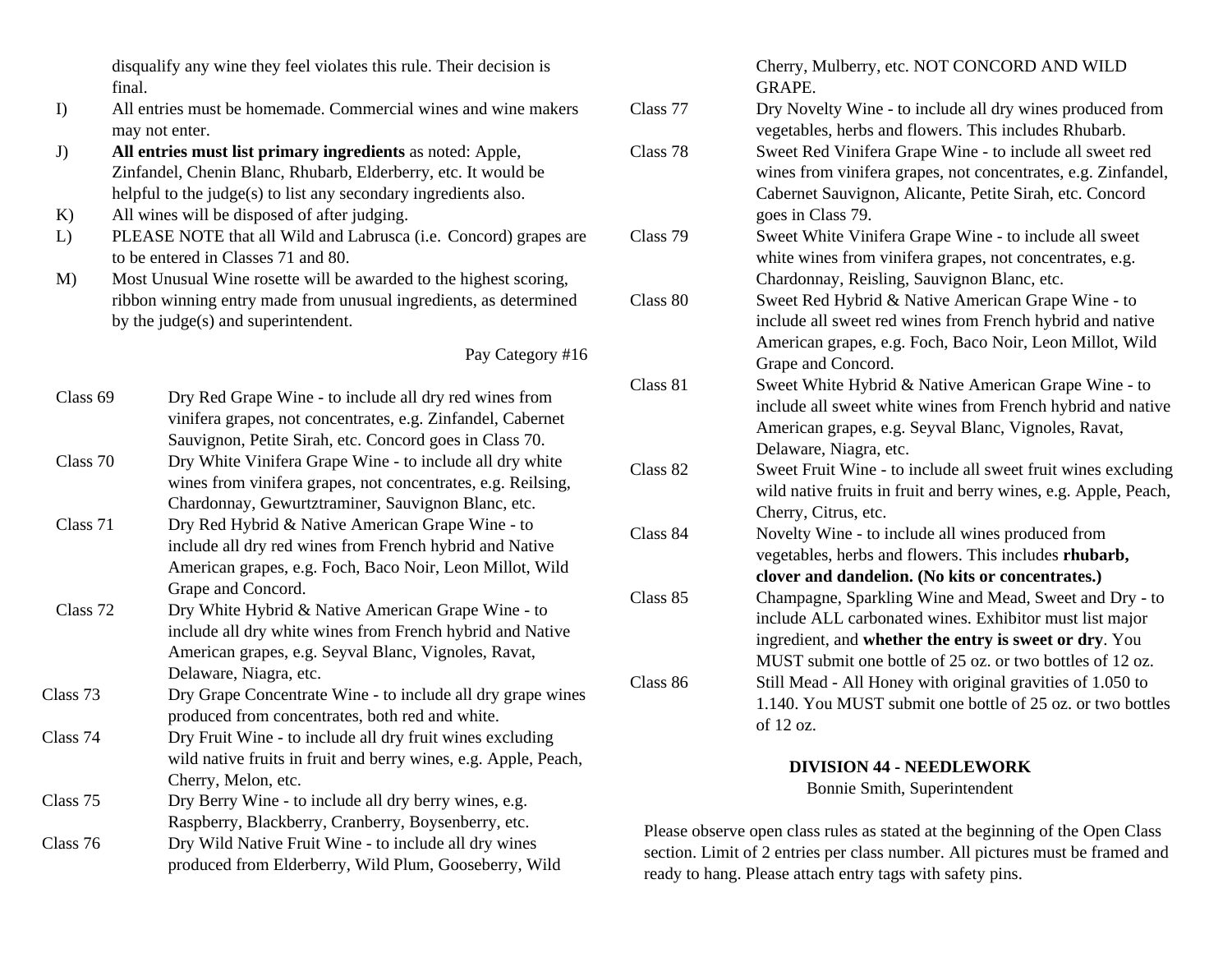There will be six groups in this division:

A - Preschool: age 5 and under

- B Child: age 6 12
- C Youth: age 13 18
- D Adult: age 19 and up
- E Golden Age: age 62 & over
- F Professional

Best of class (some classes are grouped together) will receive Large Rosette plus \$5.

## **"BEST IN COUNTY"**

The best needlework exhibit at the 2022 Seward County Fair will automatically be entered at the 2022 Nebraska State Fair in the Best of County Needlework.

All 1st place winners are eligible to compete for overall award.

 $1^{\text{st}}$  - \$25.00  $2^{\text{nd}}$  - \$15.00  $3^{\text{rd}}$  - \$10.00

| <b>Crochet</b> |                           | Pay Category #11 |
|----------------|---------------------------|------------------|
| Class 1        | Hat/Cap or Mittens/Gloves |                  |
|                | a. Adult                  |                  |
|                | b. Baby                   |                  |
| Class 2        | <b>Baby Dress</b>         |                  |
| Class 3        | Sweater or Jacket         |                  |
|                | a. Adult                  |                  |
|                | b. Baby                   |                  |
| Class 4        | <b>Baby Booties</b>       |                  |
| Class 5        | Shawl, Wrap or Scarf      |                  |
|                | a. Adult                  |                  |
|                | b. Baby                   |                  |
| Class 6        | Afghan/Blanket            |                  |
|                | a. Adult                  |                  |
|                | b. Baby                   |                  |
| Class 7        | Bedspread                 |                  |
| Class 8        | Doily                     |                  |
| Class 9        | Hot Pad                   |                  |
| Class 10       | Purse, Bag or Tote        |                  |
| Class 11       | Pillow                    |                  |
| Class 12       | Tablecloth                |                  |
|                |                           |                  |

| Class 13 | <b>Toys</b>         |
|----------|---------------------|
| Class 14 | <b>Wall Hanging</b> |
| Class 15 | Runner              |
| Class 16 | Holiday             |
| Class 17 | Subject not named   |
|          |                     |

## **Embroidery**

| Class 18 | Picture                     |
|----------|-----------------------------|
| Class 19 | Pillow                      |
| Class 20 | Pillow Cases, pair          |
| Class 21 | <b>Baby Bib</b>             |
| Class 22 | <b>Baby Dress</b>           |
| Class 23 | <b>Baby Pillow</b>          |
| Class 24 | <b>Baby Blanket</b>         |
| Class 25 | Applique Bedspread          |
| Class 26 | Applique Pillow Cases, pair |
| Class 27 | Applique Tablecloth         |
| Class 28 | <b>Applique Pillow</b>      |
| Class 29 | Subject not named           |

## **Knitting**

| Class 33 | Afghan/Blanket                |
|----------|-------------------------------|
|          | a. Adult                      |
|          | b. Baby                       |
| Class 34 | Hat/Cap or Mittens/Gloves     |
|          | a. Adult                      |
|          | b. Baby                       |
| Class 35 | Jewelry/Accessory             |
| Class 36 | <b>Sweater or Jacket</b>      |
|          | a. Adult                      |
|          | b. Baby                       |
| Class 37 | Shawl, Wrap or Scarf          |
|          | a. Adult                      |
|          | b. Baby                       |
| Class 38 | Craft Item                    |
| Class 39 | <b>Baby Cap or Mittens</b>    |
| Class 40 | <b>Baby Dress</b>             |
| Class 41 | <b>Baby Sweater or Jacket</b> |
| Class 42 | <b>Baby Booties</b>           |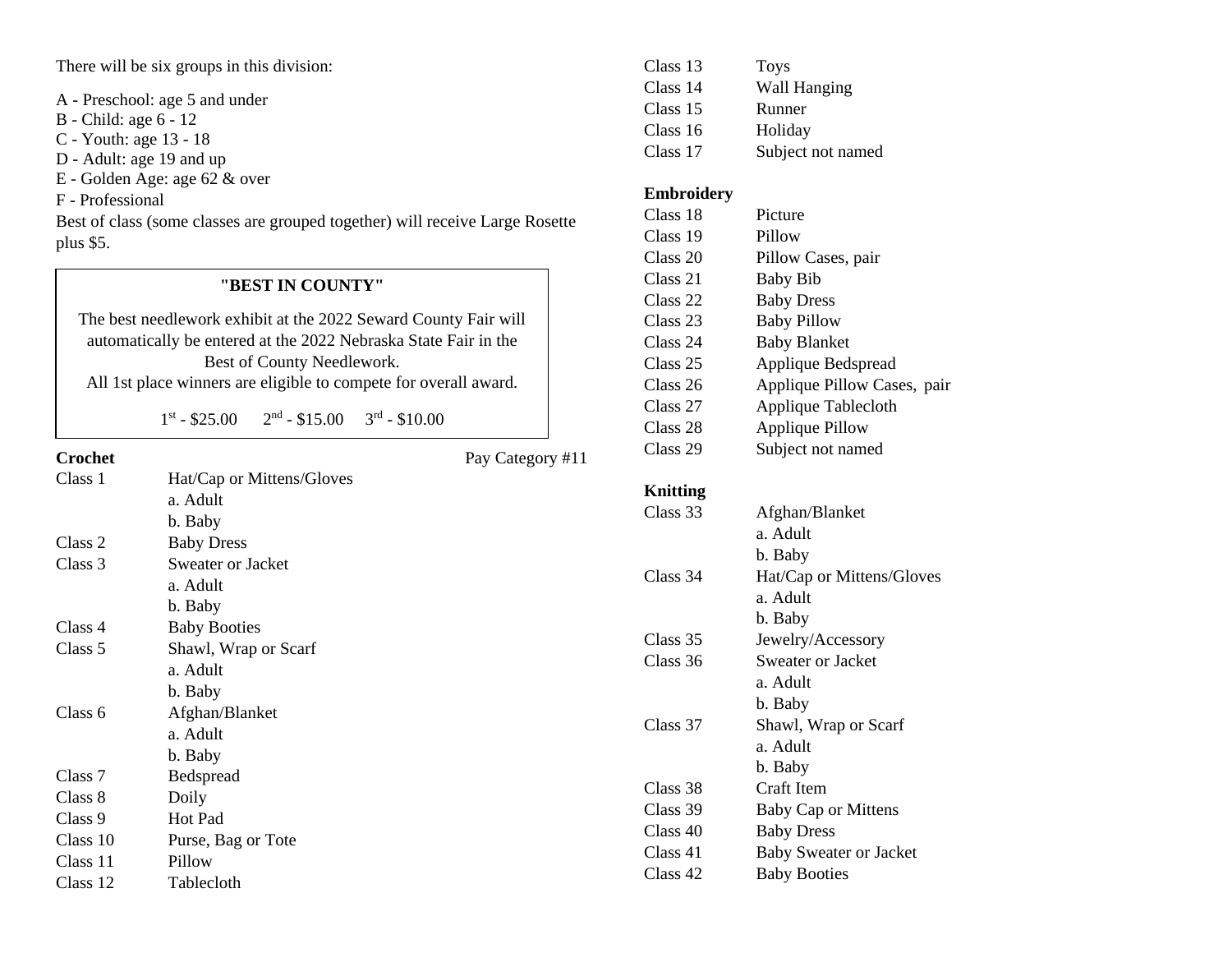| Class 43 | <b>Baby Robe</b>  |
|----------|-------------------|
| Class 44 | Subject not named |

## **Cross Stitch**

| Class 45 | Pillow Cases, pair                     |
|----------|----------------------------------------|
| Class 46 | Tablecloth                             |
| Class 47 | Counted Cross Stitch, 14 count & under |
|          | a. Picture                             |
|          | b. Pillow                              |
| Class 48 | Counted Cross Stitch, over 14 count    |
|          | a. Picture                             |
|          | b. Pillow                              |
| Class 49 | Subject not named                      |

#### **Crewel/Long Stitch**

| Class 50 | Picture           |
|----------|-------------------|
| Class 51 | Accessory         |
| Class 52 | Subject not named |

#### **Needlepoint** - Work not specified in other departments.

| Class 53 | Picture           |
|----------|-------------------|
| Class 54 | Accessory         |
| Class 55 | Subject not named |

## **Needlework** - Work not specified in other departments.

| Drawn work         |
|--------------------|
| Picture, tapestry  |
| Tatting            |
| Scarf              |
| Tablecloth         |
| Tea Towel          |
| Christmas article  |
| <b>Braided Rug</b> |
| Hooked Rug         |
| Woven Rug          |
| Subject not named  |
|                    |

### **DIVISION 45 - MACHINE SEWING**

Bonnie Smith, Superintendent

Instruction Same as Under Division 44 - Needlework.

## **SPECIAL COMPETITION**

Any sewing item that fits the fair theme, "Lights, Camera, Fair"

Class 33 Sewn item using fair theme

#### **Children**

| Class 1 | Play Clothes        |
|---------|---------------------|
| Class 2 | Pajamas             |
| Class 3 | Dress               |
| Class 4 | Formal Wear or Suit |
| Class 5 | Skirt               |
| Class 6 | Subject not named   |

#### **Men**

| Class 7  | <b>Shirt</b>      |
|----------|-------------------|
| Class 8  | <b>Slacks</b>     |
| Class 9  | Suit or Coat      |
| Class 10 | Sportswear        |
| Class 11 | Subject not named |

#### **Women**

| Class 12 | Sportswear        |
|----------|-------------------|
| Class 13 | Dress             |
| Class 14 | Lingerie          |
| Class 15 | Formal Wear       |
| Class 16 | Suit or Coat      |
| Class 17 | Skirt             |
| Class 18 | Subject not named |

### **Accessories**

Class 19 Household

Pay Category #11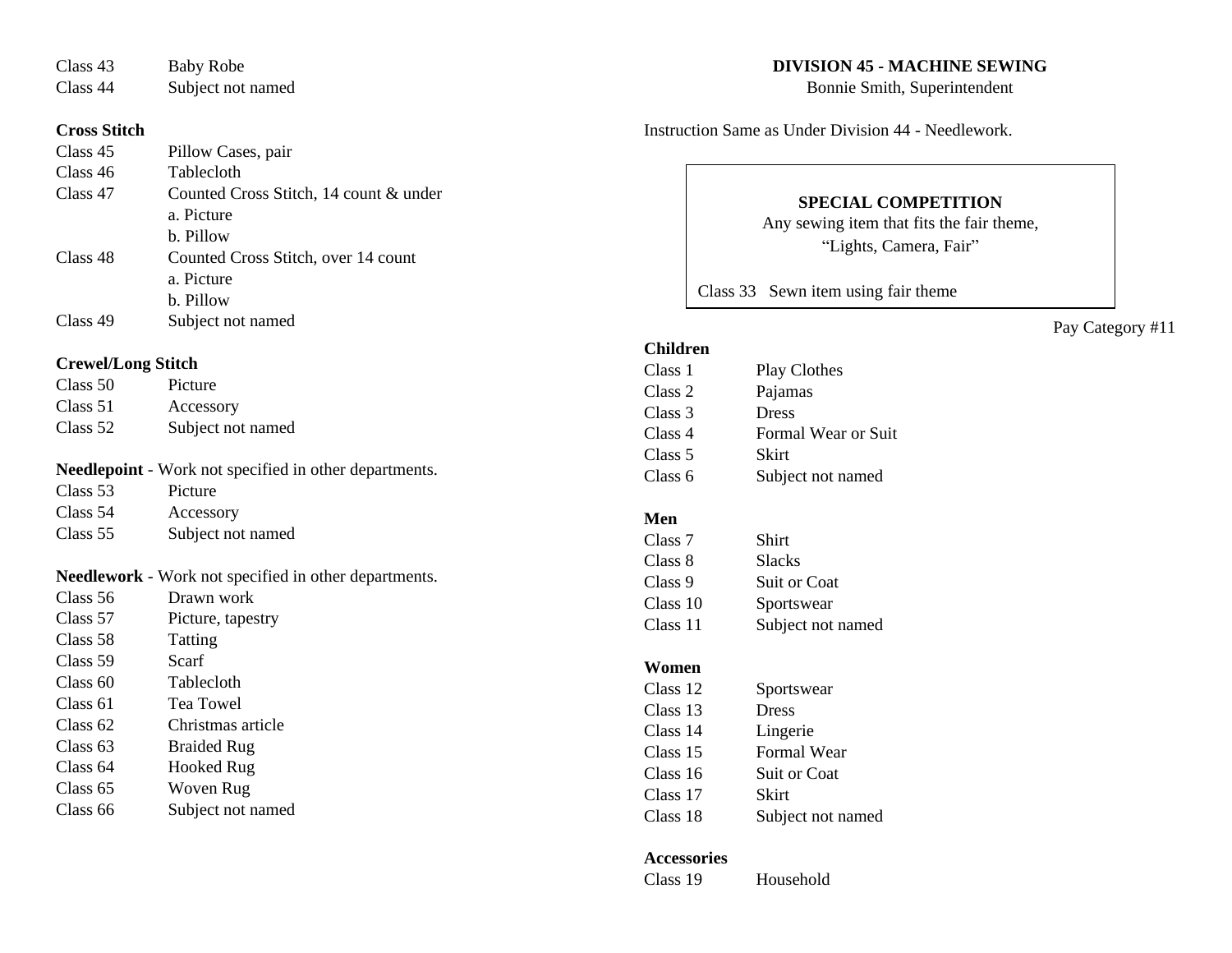| Class 20 | Pillow                 |
|----------|------------------------|
| Class 21 | Costume                |
| Class 22 | Toy                    |
|          | a. Stuffed animal/doll |
|          | b. Doll garment        |
| Class 23 | Subject not named      |

### **Sewing Machine Artwork**

| Class 24 | Purse             |
|----------|-------------------|
| Class 25 | Placemats         |
| Class 26 | Decorations       |
| Class 27 | Embroidery        |
| Class 28 | Christmas Craft   |
| Class 29 | Applique          |
| Class 30 | <b>Vests</b>      |
| Class 31 | Doll              |
| Class 32 | Subject not named |
|          |                   |

### **DIVISION 46 - QUILTS**

Becky Wallroff, & Lori Duffek Co-Superintendents

Please observe open class rules as stated at the beginning of the Open Class section (unless stated otherwise.)

### **Additional rules for Division 46:**

\*Items entered in this division must meet the definition of a quilt: a fabric sandwich made of 3 layers (top, filling and a back) held together by thread or string that goes through all layers.

\*Exhibitors may enter only one item per class number.

\*All entries must be the work of the exhibitor (or exhibitors in the case of quilts made by more than one person) and completed within the past 5 years.

There will be 5 groups in this Division: Child (12 and under) Youth (13-18) Adult (19-61) Golden Age: (62 and over) Professional

| Premiums in all classes are Pay Category #16           |         |
|--------------------------------------------------------|---------|
| <sup>1st</sup> place - Overall Best Quilt of Division  | \$25.00 |
| $2nd$ place - Overall Best Quilt of Division           | \$15.00 |
| 3 <sup>rd</sup> place - Overall Best Quilt of Division | \$10.00 |

The  $1<sup>st</sup>$  place Overall Best Quilt of Division is selected from all  $1<sup>st</sup>$  place class winners made by Seward County Residents. This quilt qualifies to represent Seward County in the **Best in County Recognition Award** at the Nebraska State Fair.

The Blue Valley Quilt Guild provides the following additional awards:

| 1 <sup>st</sup> place-Overall Best of Division    | \$50.00    |
|---------------------------------------------------|------------|
| Judge's Choice                                    | \$10.00    |
| <b>Youngest Exhibitor</b>                         | \$10.00    |
| Best Hand Quilted from a 1-person quilt class     | \$10.00    |
| Best Machine Quilted from a 1-person quilt class  | \$10.00    |
| 2019 Theme Award Quilt- "Playing with Polka Dots" | \$10.00    |
| Best Workmanship                                  | Darlene    |
|                                                   | Young      |
|                                                   | Technical  |
|                                                   | Excellence |
|                                                   | Ribbon     |

2022 Theme Award will be "Strips or Stripes". Quilt should not be over 200" around.

Abbreviations and terms used in class descriptions:

HQ = Hand Quilted

MQ = Machine Quilted

BOM = Block of the Month

Kit or  $BOM =$  Quilts which are made from patterns, fabric and quilting designs packaged as a unit for retail sale. This includes Block-of-the-Month quilts.

## **1 Person Quilts**— **Quilts Sewn and Quilted Exclusively by One Person, the exhibitor**

Pay Category #16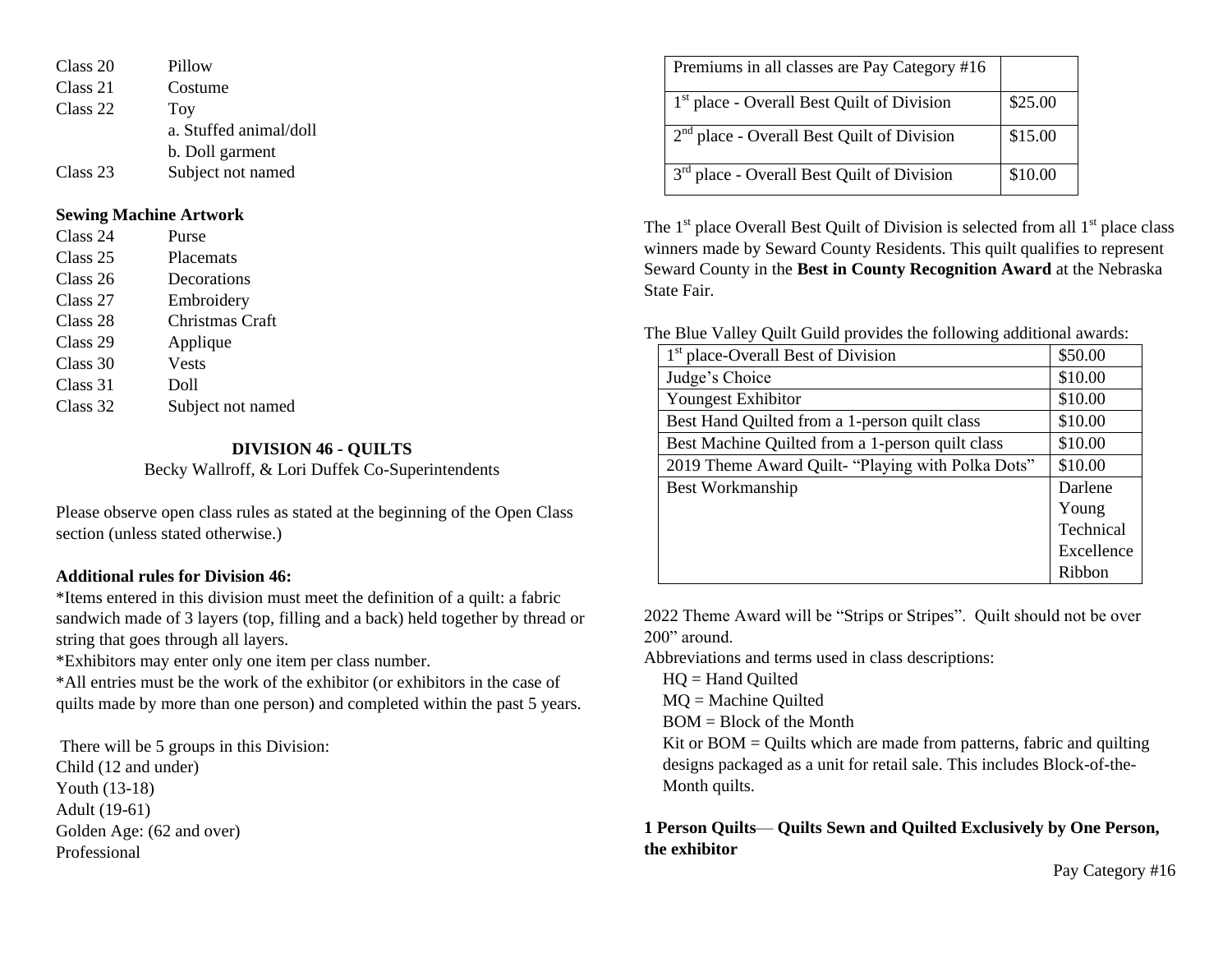| <b>Special Quilts</b> |                                                                 |
|-----------------------|-----------------------------------------------------------------|
| Class 1               | Tied Quilt or Comforter: Any size                               |
| Class 2               | Crazy Quilt: Any size, quilt should be secured or tied but is   |
|                       | not required to be quilted.                                     |
| Class 3               | Whole cloth: Any size, A quilt made from a single piece of      |
|                       | cloth or lengths of cloth joined together rather than being     |
|                       | made of patchwork of other construction methods. A quilting     |
|                       | pattern (either by hand or machine) provides the major          |
|                       | design feature but not necessarily the only design feature.     |
|                       | HQ or MQ                                                        |
| Class 4               | Embroidered Quilt: Any size, HQ or MQ                           |
| Class 5               | Logo-item Quilt: Any size, features a collection of items       |
|                       | such as T-shirts, golf towels, etc. that contain logos and/or   |
|                       | are commemorative of events, HQ, MQ or tied                     |
| Class 6               | Reclaimed Material Quilt: Any size. Contains material           |
|                       | salvaged from clothing (excluding logo items) and/or other      |
|                       | sources such as (i.e. dresser scarves, table linens, etc.) used |
|                       | for some purpose other than a quilt. Include a card indicating  |
|                       | the source of the reclaimed material. HQ or MQ                  |
| Class <sub>7</sub>    | New Quilts from Old Components: A quilt or wall hanging         |
|                       | whose top or blocks were begun by someone other than the        |
|                       | exhibitor and completed by the entrant. Reformat, replace       |
|                       | damaged areas, or complete your project with appropriate        |
|                       | fabric. A brief statement explaining what was done to           |
|                       | complete the quilt and a history of the old components used     |
|                       | must be attached to your exhibit. HQ, MQ or tied                |
| Class 8               | Special Occasion: A quilt up to 200" around, made to            |
|                       | celebrate a holiday or special occasion. Include name of        |
|                       | special occasion on entry form. HQ or MQ                        |
| Class 9               | Special Occasion: A quilt over 200" around, made to             |
|                       | celebrate a holiday, or special occasion. Include name of       |
|                       | special occasion on entry form. HQ or MQ                        |
| Class 10              | Landscape: Any size, an art quilt portraying a scene such as    |
|                       | a landscape, seascape, or cityscape. People and/or animals      |
|                       | may be a component, but not the primary focus. HQ or MQ         |
| Class 11              | Portrait: Any size, an art quilt portraying a recognizable      |
|                       | aspect of human, animal, insect or mythical life as the major   |
|                       | focus. HQ or MQ                                                 |
|                       |                                                                 |

| Class 12 | Art-Small: A small quilt, up to 100" around, other than a       |
|----------|-----------------------------------------------------------------|
|          | portrait or landscape that reflects imagery or ideas rather     |
|          | than using a traditional pattern and is hung on the wall rather |
|          | than used for warmth. HQ or MQ                                  |
| Class 13 | Art Medium: A medium quilt, 100"-140" around other than         |
|          | a portrait or landscape that reflects imagery or ideas rather   |
|          | than using a traditional \pattern and is hung on the wall       |
|          | rather than used for warmth. HQ or MQ                           |
| Class 14 | Art Large: A large quilt, over 140" around, other than a        |
|          | portrait or landscape that reflect imagery or ideas rather than |
|          | using a traditional pattern and is hung on the wall rather than |
|          | used for warmth. HQ or MQ                                       |
| Class 15 | Other, not listed: Any size. Examples could include but are     |
|          | not limited to: stenciled, cathedral window, biscuit quilts.    |
|          | HQ or MQ                                                        |
|          |                                                                 |

**Bed Quilts -** Must be suitable for a bed; suggested minimum size of 60" x 76"

| Class 16 | Hand Appliqued, HQ                                     |
|----------|--------------------------------------------------------|
| Class 17 | Machine Appliqued, HQ                                  |
| Class 18 | Pieced, 10 or fewer different fabrics, HQ              |
| Class 19 | Pieced, 11 to 24 different fabrics, HQ                 |
| Class 20 | Pieced, 25 or more different fabrics, HQ               |
| Class 21 | Mixed Techniques (such as a combination of piecing and |
|          | applique), HQ                                          |
| Class 22 | Made from Kit or BOM, HQ                               |
| Class 23 | Hand Appliqued, MQ                                     |
| Class 24 | Machine Appliqued, MQ                                  |
| Class 25 | Pieced, 10 or fewer different fabrics, MQ              |
| Class 26 | Pieced, 11 to 24 different fabrics, MQ                 |
| Class 27 | Pieced, 25 or more different fabrics, MQ               |
| Class 29 | Made from Kit or BOM, MQ                               |
|          |                                                        |

## **Throw Quilts** - Intended for personal use, not as a bed covering

| Class 30 | Hand Appliqued, HQ                        |
|----------|-------------------------------------------|
| Class 31 | Machine Appliqued, HQ                     |
| Class 32 | Pieced, 10 or fewer different fabrics, HQ |
| Class 33 | Pieced, 11 to 24 different fabrics, HQ    |
| Class 34 | Pieced, 25 or more different fabrics, HQ  |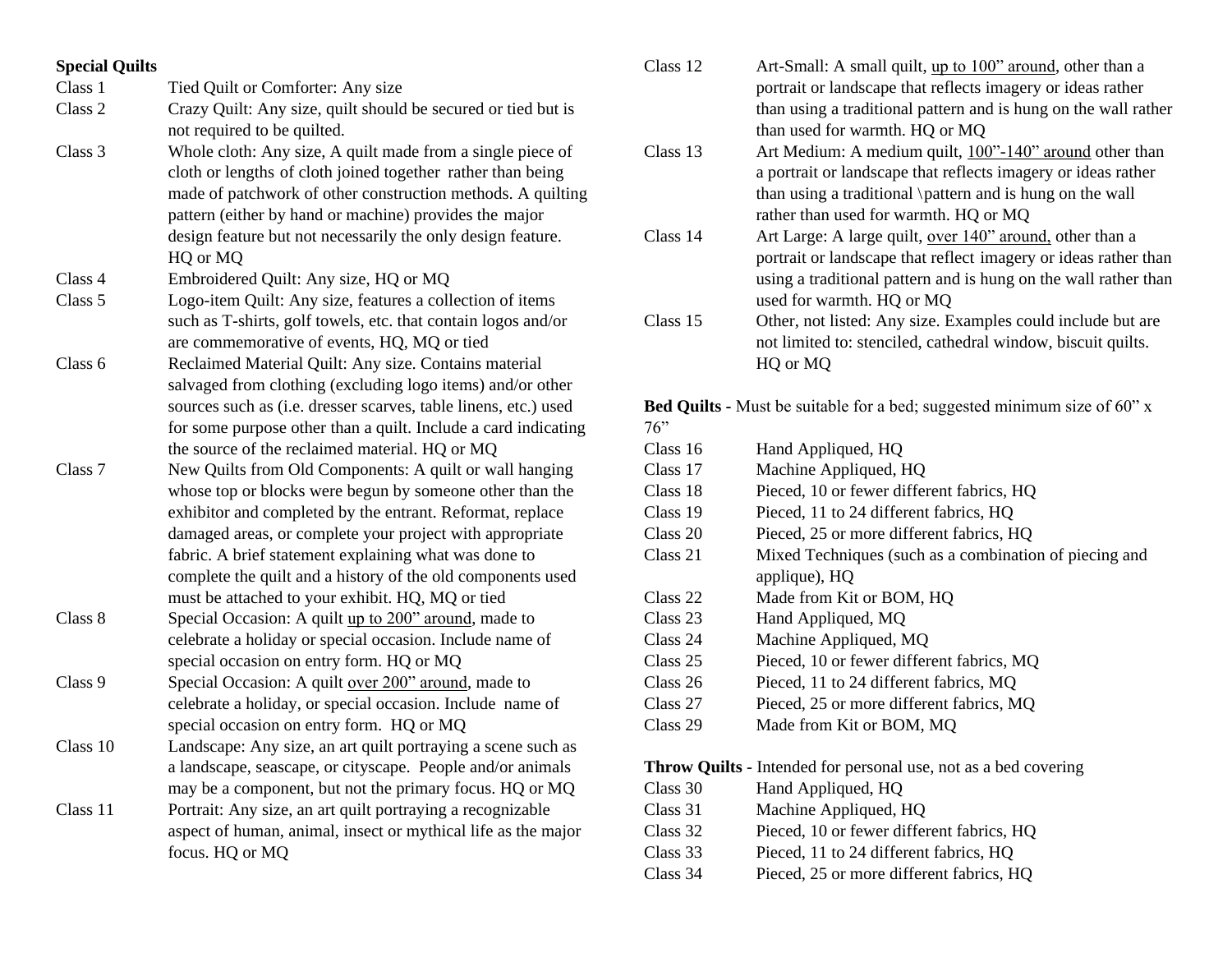| Class 35 | Mixed Techniques (such as a combination of piecing and  |
|----------|---------------------------------------------------------|
|          | applique), HQ                                           |
| Class 36 | Made from Kit or BOM, HQ                                |
| Class 37 | Hand Appliqued, MQ                                      |
| Class 38 | Machine Appliqued, MQ                                   |
| Class 39 | Pieced, 10 or fewer different fabrics, MQ               |
| Class 40 | Pieced, 11 to 24 different fabrics, MQ                  |
| Class 41 | Pieced, 25 or more different fabrics, MQ                |
| Class 42 | Mixed techniques (such as a combination of piecing and  |
|          | applique, MQ                                            |
| Class 43 | Made from Kit or BOM, MQ                                |
|          |                                                         |
|          | <b>Wall Quilts - Quilts not intended for a bed</b>      |
| Class 44 | Hand Appliqued, HQ                                      |
| Class 45 | Machine Appliqued, HQ                                   |
| Class 46 | Pieced, 10 or fewer different fabrics, HQ               |
| Class 47 | Pieced, 11 to 24 different fabrics, HQ                  |
| Class 48 | Pieced, 25 or more different fabrics, HQ                |
| Class 49 | Mixed Techniques (such as a combination of piecing $\&$ |
|          | applique), HQ                                           |
| Class 50 | Made from Kit or BOM, HQ                                |
| Class 51 | Hand Appliqued, MQ                                      |
| Class 52 | Machine Appliqued, MQ                                   |
| Class 53 | Pieced, 10 or fewer different fabrics, MQ               |
| Class 54 | Pieced, 11 to 24 different fabrics, MQ                  |
| Class 55 | Pieced, 25 or more different fabrics, MQ                |
| Class 56 | Mixed Techniques (such as a combination of piecing &    |
|          | applique), MQ                                           |
| Class 57 | Made from Kit or BOM, MQ                                |
|          |                                                         |

**Miniature Quilts** - Maximum Size 24" X 24"; overall pattern reflecting reduced scale and miniaturization. If blocks are used, they should be no larger than 4" X 4".

| Class 58 | Hand Appliqued, HQ                                     |
|----------|--------------------------------------------------------|
| Class 59 | Machine Appliqued, HQ                                  |
| Class 60 | Pieced, HQ                                             |
| Class 61 | Mixed Techniques (such as a combination or piecing and |
|          | applique) HQ                                           |
|          |                                                        |

Class 62 Made from Kit or BOM, HQ

| Class 63 | Hand Appliqued, MQ                                     |
|----------|--------------------------------------------------------|
| Class 64 | Machine Appliqued, MQ                                  |
| Class 65 | Pieced, MQ                                             |
| Class 66 | Mixed Techniques, MQ (such as a combination of piecing |
|          | and applique)                                          |
| Class 67 | Made from Kit or BOM                                   |

**Crib and Juvenile Quits** - Must be appropriate for child in pattern and size.

| Class <sub>68</sub> | Appliqued (Hand, Machine, or a combination of both), HQ |
|---------------------|---------------------------------------------------------|
| Class 69            | Pieced, HQ                                              |
| Class 70            | Mixed Technique, HQ                                     |
| Class 71            | Made from Kit or BOM, HQ                                |
| Class 72            | Appliqued (Hand, Machine, or a combination of both), MQ |
| Class 73            | Pieced, MQ                                              |
| Class 74            | Mixed Techniques, MQ                                    |
| Class 75            | Made from Kit or BOM, MQ                                |
|                     |                                                         |

## **Other Quilted Items**

| Class 76 | Table Runner - Pieced, HQ or MQ                         |
|----------|---------------------------------------------------------|
| Class 77 | Table Runner - Kit or BOM, HQ or MQ                     |
| Class 78 | Table Runner - Appliqued and/or Mixed Techniques, HQ or |
|          | MO.                                                     |
|          |                                                         |

| does the quilting | 2-Person Quilts - One person makes the quilt and a second person |
|-------------------|------------------------------------------------------------------|
| Class 79          | Quilted top, up to 200" around, made by one person, HQ or        |
|                   | MQ by a second person                                            |
| Class 80          | Quilt top, over 200" around, made by one person, HQ or MQ        |
|                   | by a second person                                               |
| Class 81          | Embroidered quilt, any size, made by one person, HQ or MQ        |
|                   | by a second person                                               |
| Class 82          | Logo - item quilt, any size: Features a collection of items      |
|                   | such as T-shirts, golf towels, etc. that contain logos and/or    |
|                   | are commemorative of events, HQ or MQ by a second                |
|                   | person.                                                          |
| Class 83          | Reclaimed material quilt, any size: Contains material            |
|                   | salvaged from clothing (excluding logo items) and/or other       |
|                   | sources such as (i.e. dresser scarves, table linens, etc.) used  |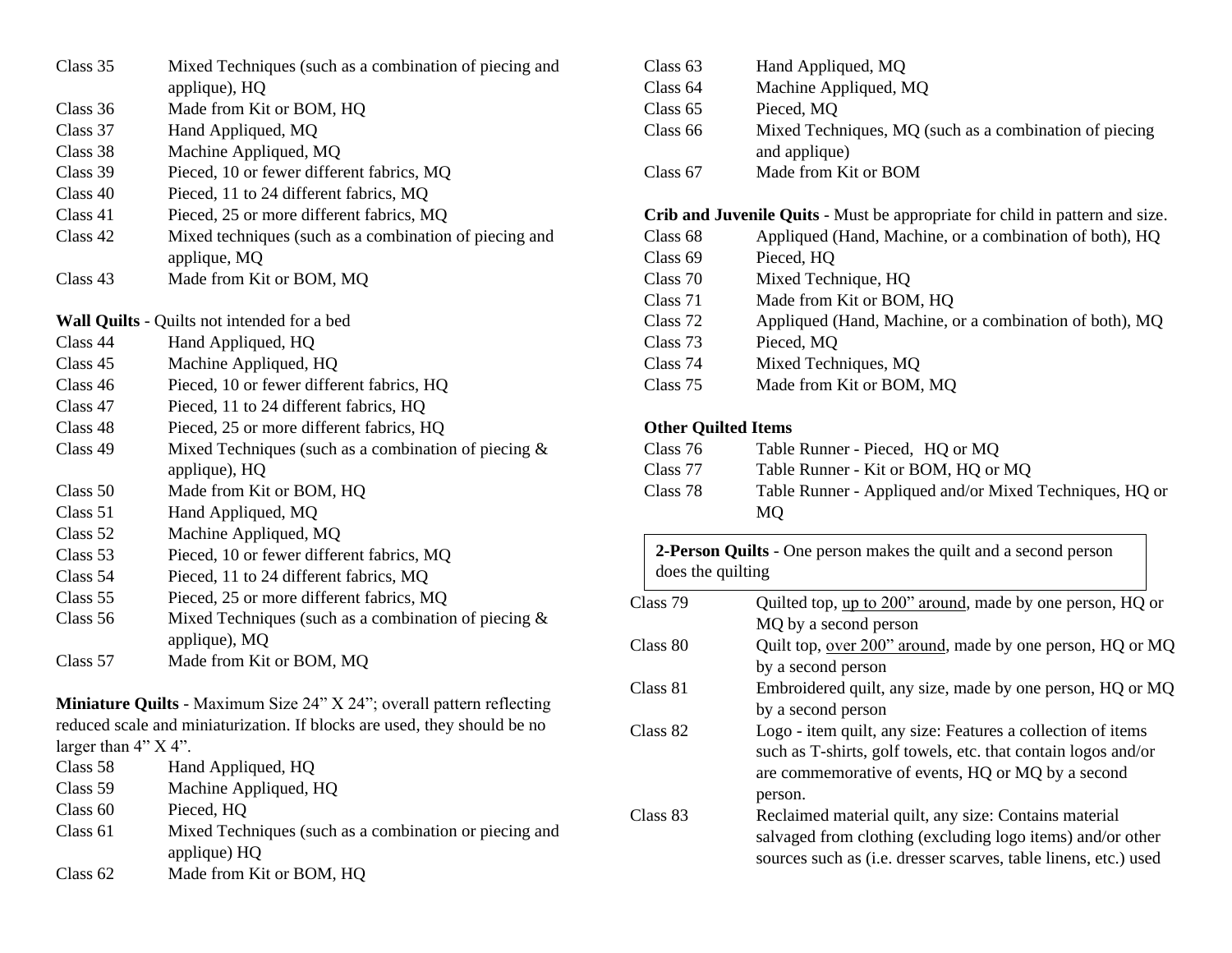for some purpose other than a quilt. Include a card indicating the source of the reclaimed material, HQ or MQ by a second person

**Multi-Person Quilts** - More than two people involved in making the quilt top and/or doing the quilting, not commercially quilted.

| Class 84 | Quilted top, up to 200" around, HQ or MQ                                |
|----------|-------------------------------------------------------------------------|
| Class 85 | Quilt top, over 200" around, HQ or MQ                                   |
| Class 86 | Embroidered quilt, any size, HQ or MQ                                   |
| Class 87 | Logo-item quilt, any size: Features a collection of                     |
|          | items such as T-shirts, golf towels, etc. that contain logos            |
|          | and/or are commemorative of events, HQ or MQ                            |
| Class 88 | Reclaimed material quilt, any size: Contains material                   |
|          | salvaged from clothing (excluding logo items) and/or other              |
|          | sources such as ( <i>i.e.</i> dresser scarves, table linens, etc.) used |
|          | for some purpose other than a quilt. Include a card indicating          |
|          | the source of the reclaimed material, HQ or MQ                          |

**Commercial Quilts -** Quilt can be constructed by individual or group. The quilting (hand or machine) is done for pay by a person or group**.** 

#### **Bed Size Quilts**

- Class 89 Pieced, up to 10 fabrics, HQ or MQ
- Class 90 Pieced, 11-24 fabrics, HQ or MQ
- Class 91 Pieced, 25 or more fabrics, HW or MQ Class 92 Hand Appliqued, HQ or MQ
- Class 93 Machine Appliqued, HQ or MQ
- 
- Class 94 Mixed Techniques, HQ or MQ
- Class 95 Made from Kit or BOM, HQ or MQ
- **Throw Quilts** Intended for personal use, not a bed.
- Class 96 Pieced, up to 10 fabrics, HQ or MQ
- Class 97 Pieced, 11-24 fabrics, HQ or MQ
- Class 98 Pieced, 25 or more fabrics, HW or MQ
- Class 99 Hand Appliqued, HQ or MQ
- Class 100 Machine Appliqued, HQ or MQ
- Class 101 Mixed Techniques, HQ or MQ
- Class 102 Made from Kit or BOM, HQ or MQ

### **Wall Quilts**

| Class 103   | Pieced, up to 10 fabrics, HQ or MQ   |
|-------------|--------------------------------------|
| Class 104   | Pieced, 11-24 fabrics, HQ or MQ      |
| Class $105$ | Pieced, 25 or more fabrics, HW or MQ |
| Class $106$ | Hand Appliqued, HQ or MQ             |
| Class 107   | Machine Appliqued, HQ or MQ          |
| Class 108   | Mixed Techniques, HQ or MQ           |
| Class 109   | Made from Kit or BOM, HQ or MQ       |

#### **Crib or Juvenile Quilts**

| Class 110   | Pieced, up to 10 fabrics, HQ or MQ   |
|-------------|--------------------------------------|
| Class 111   | Pieced, 11-24 fabrics, HQ or MQ      |
| Class 112   | Pieced, 25 or more fabrics, HW or MQ |
| Class 113   | Hand Appliqued, HQ or MQ             |
| Class 114   | Machine Appliqued, HQ or MQ          |
| Class 115   | Mixed Techniques, HQ or MQ           |
| Class $116$ | Made from Kit or BOM, HQ or MQ       |

### **DIVISION 47 - ARTS & CRAFTS**

Ginny Koranda, Superintendent

Please observe Open Class rules as stated at the beginning of the Open Class section.

- **No person is permitted to make more than one entry under each class number.**
- All entries will be accepted; if your class is not listed, a class will be assigned at the time you bring your entry.
- All entries except antiques, must be the work of the exhibitor.
- All pictures must have a means for hanging.
- No Legos

There will be six groups in this division:

- A Preschool: age 5 and under
- B Child: age  $6 12$
- C Youth: age 13 18
- D Adult: age 19 and up
- E Golden Age: age 62 & over
- F Professional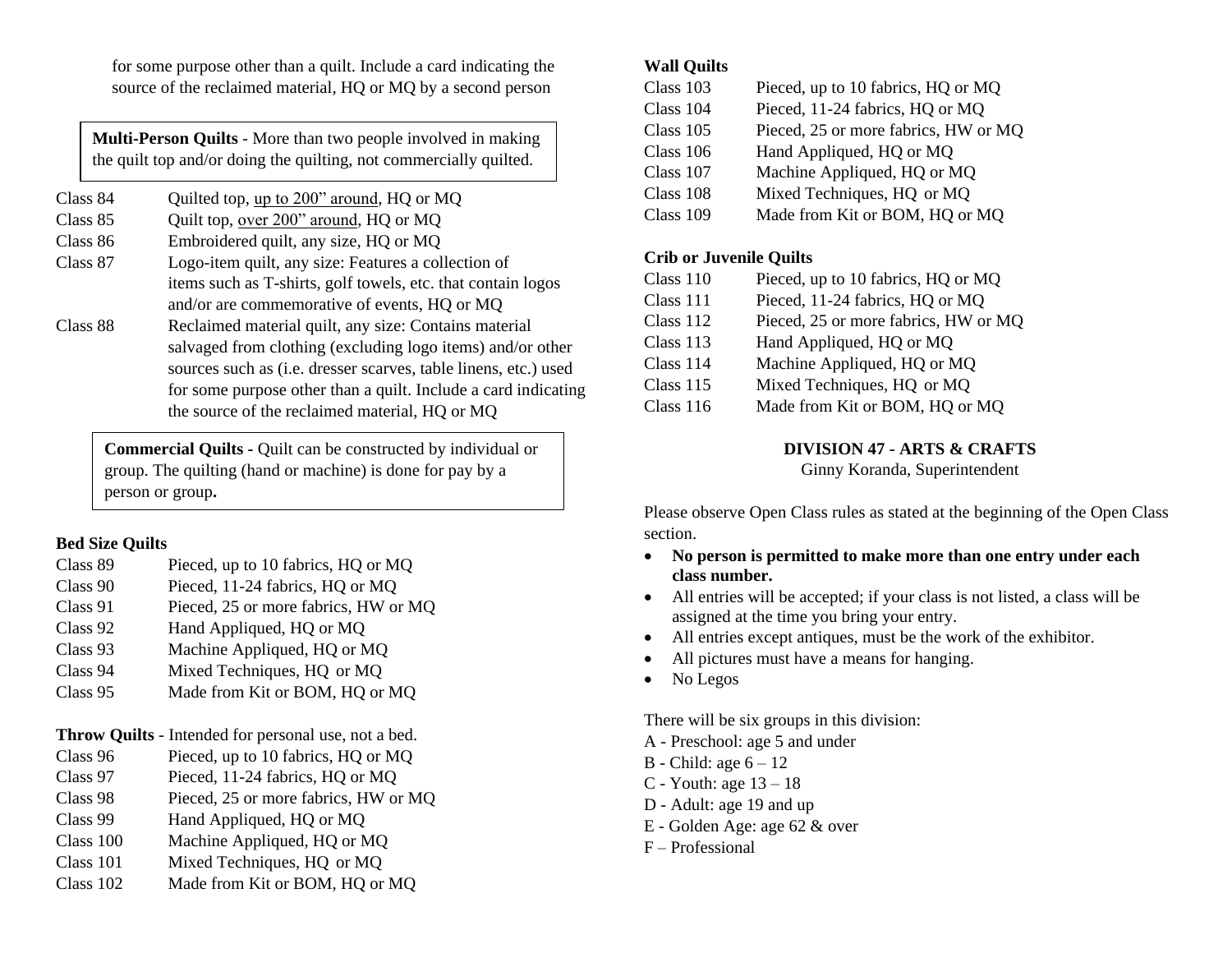Best of Class (some classes are grouped together) will receive Small Rosette. Best of Division will receive Large Rosette plus \$5.

Pay Category #11

## **Special Competition**

Fair Theme Best Arts/Crafts Item - original article, reflecting fair theme. "Lights, Camera, Fair!"

Class 1 Original Article

## **Glass**

| Class 1 | <b>Stained Glass Ornaments</b> |
|---------|--------------------------------|
| Class 2 | <b>Stained Glass Window</b>    |
| Class 3 | Glass Etching                  |
| Class 4 | Subject not named              |

## **Silk Flowers**

| Class 5 | Arrangement       |
|---------|-------------------|
| Class 6 | Subject not named |

## **Weaving**

| Class 7  | Rug                 |
|----------|---------------------|
| Class 8  | <b>Wall Hanging</b> |
| Class 9  | <b>Basketry</b>     |
| Class 10 | Subject not named   |

**Craft/Art Class** – Item must have been made at a craft studio (ex. paint

party, open art class, etc.)

- Class 11 Painted Object
- Class 12 Crafted Object
- Class 13 Subject not named

**Tole Painting** – Folk art decorative painting: one-stroke painting where two or more color are loaded into the brush to complete each element of design.

Class 16 Wooden item Class 17 Metal item

Class 18 Glass item

#### **Decorative Painting -** (no ceramics)

| Class 19 | Pottery             |
|----------|---------------------|
| Class 20 | <b>Wood Article</b> |
|          | a. Furniture        |
|          | b. Table accessory  |
| Class 21 | Subject not named   |

## **Fabric Embellishing**

| Class 22 | Embellished       |
|----------|-------------------|
| Class 23 | Batik             |
| Class 24 | Tie-Dye           |
| Class 25 | Subject not named |

### **Paper Crafts**

| Class 26 | <b>Flowers</b>                       |
|----------|--------------------------------------|
| Class 27 | Quilling                             |
| Class 28 | Greeting Card                        |
| Class 29 | Scrapbook $-2$ page layout; no cover |
| Class 30 | Piñata                               |
| Class 31 | Subject not named                    |

#### **Woodworking** - Include with each class number a. Laser or b. Jigsaw

| Class 32 | Furniture               |
|----------|-------------------------|
|          | a. Small household item |
|          | b. Large item           |
| Class 33 | Toy                     |
| Class 34 | Wood (refinished)       |
|          | a. Furniture            |
|          | b. Accessory            |
| Class 35 | Lathe project           |
| Class 36 | Inlay project           |
| Class 37 | Animal                  |
| Class 38 | Subject not named       |

#### **Wood Burning**

| Class 40 | Accessory         |
|----------|-------------------|
| Class 41 | Picture           |
| Class 42 | Subject not named |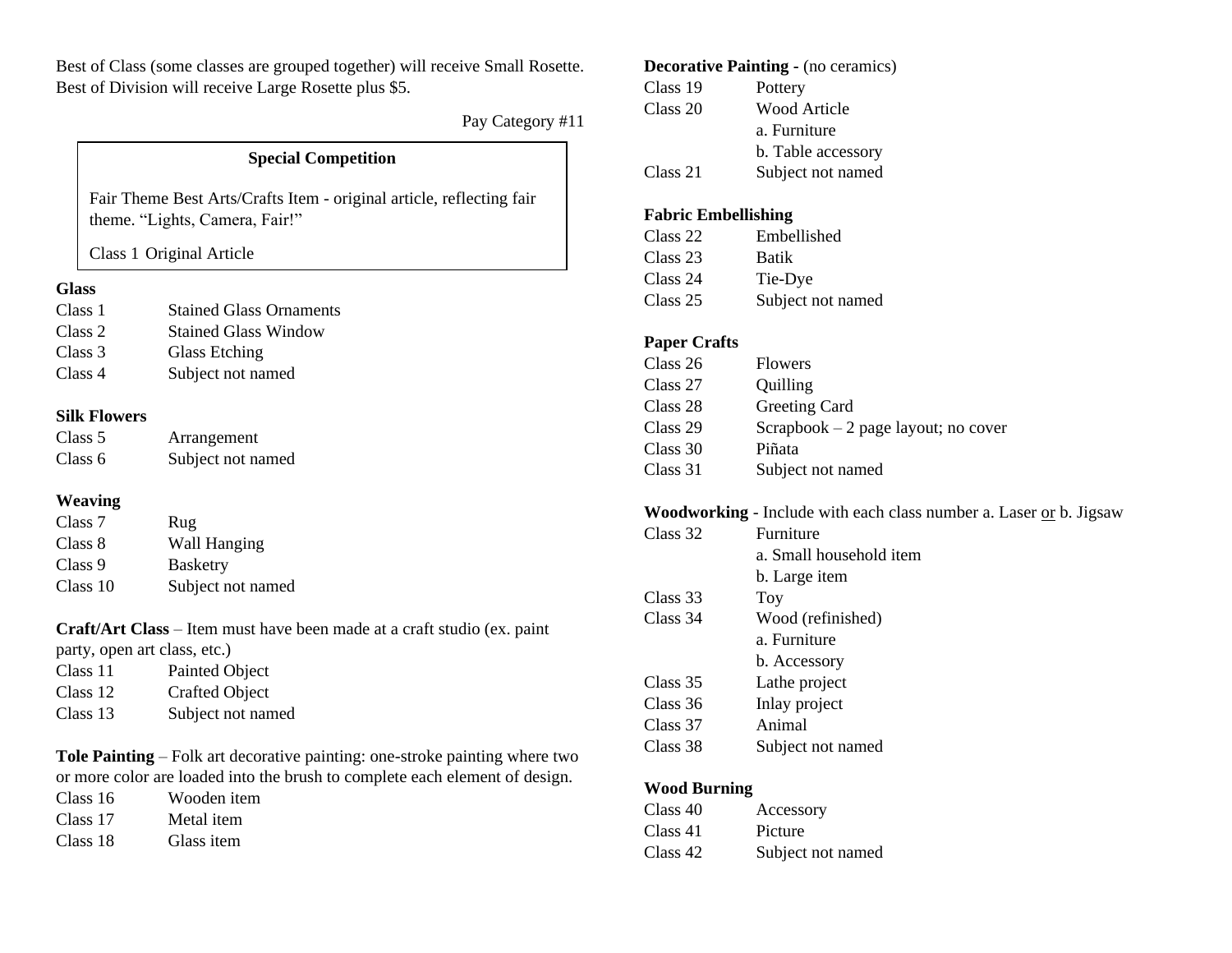## **Wood Carving**

| Class 43 | <b>Box</b>        |
|----------|-------------------|
| Class 44 | Inlay             |
| Class 45 | Furniture         |
| Class 46 | Figure            |
| Class 47 | Holiday           |
| Class 48 | Subject not named |

## **Ceramics**

| Class 50 | <b>Stains</b>       |
|----------|---------------------|
| Class 51 | Glazes              |
| Class 52 | Glaze & Stain Combo |
| Class 53 | Paint & Stain Combo |
| Class 54 | Doll                |

## **Naturals**

| Wreath or Wall Hanging |
|------------------------|
|                        |
|                        |
|                        |
|                        |

## **Novelties**

| Class 62 | Decorated Egg - Hollow, blown out egg |
|----------|---------------------------------------|
| Class 63 | Sculpture, not from clay              |
| Class 64 | Decorated Picture Frame               |
| Class 65 | Candle                                |
| Class 66 | Macramé                               |
| Class 67 | Doll                                  |
| Class 68 | Duct Tape Item                        |
| Class 69 | Toy                                   |
| Class 70 | <b>Table Accessory</b>                |
| Class 71 | Holiday Item                          |
|          | a. Wreath                             |
|          | b. Ornament                           |
|          | c. Accessory                          |
|          | d. Subject not named                  |
| Class 72 | Tin Punch                             |
| Class 73 | <b>String Art</b>                     |
| Class 74 | <b>Wall Hanging</b>                   |

| Class 75 | Felted or Felt Article                               |
|----------|------------------------------------------------------|
| Class 76 | Jewelry                                              |
| Class 77 | Magnets                                              |
| Class 78 | Subject not named                                    |
| Class 79 | Original Article – to be decided at Superintendent's |
|          | discretion.                                          |

**Recycled Items:** creative, "new uses for old things", useful decorative use of recycled items.

| Class 95  | Jewelry           |
|-----------|-------------------|
| Class 96  | Sculpture         |
| Class 97  | Fabric            |
| Class 98  | Furniture         |
| Class 99  | Metals            |
| Class 100 | Subject not named |

**Nature Art -** Items in nature (oddities, rock, wood, etc.) presented with a 3" x 5" card telling why this object has "artistic merit". Class 101 Nature Art

#### **Throws**

Class 107 Non-sewn

#### **Patio or Yard Art**

| Class 112 | <b>Bird House or Feeder</b> |
|-----------|-----------------------------|
| Class 113 | <b>Planter or Pots</b>      |
| Class 114 | <b>Stepping Stone</b>       |
| Class 115 | Wind Chimes/Whirligig       |
| Class 116 | <b>Outdoor Furniture</b>    |
| Class 117 | Subject not named           |
|           |                             |

#### **DIVISION 48 - PAINTING, DRAWING, DIMENSIONAL ART WORK** Susan Blomenberg, Superintendent

Instructions same as Division 47 - Arts and Crafts. All artwork must be matted, framed or mounted on tag board. Limit of one entry per class number. All pictures must have a means of hanging.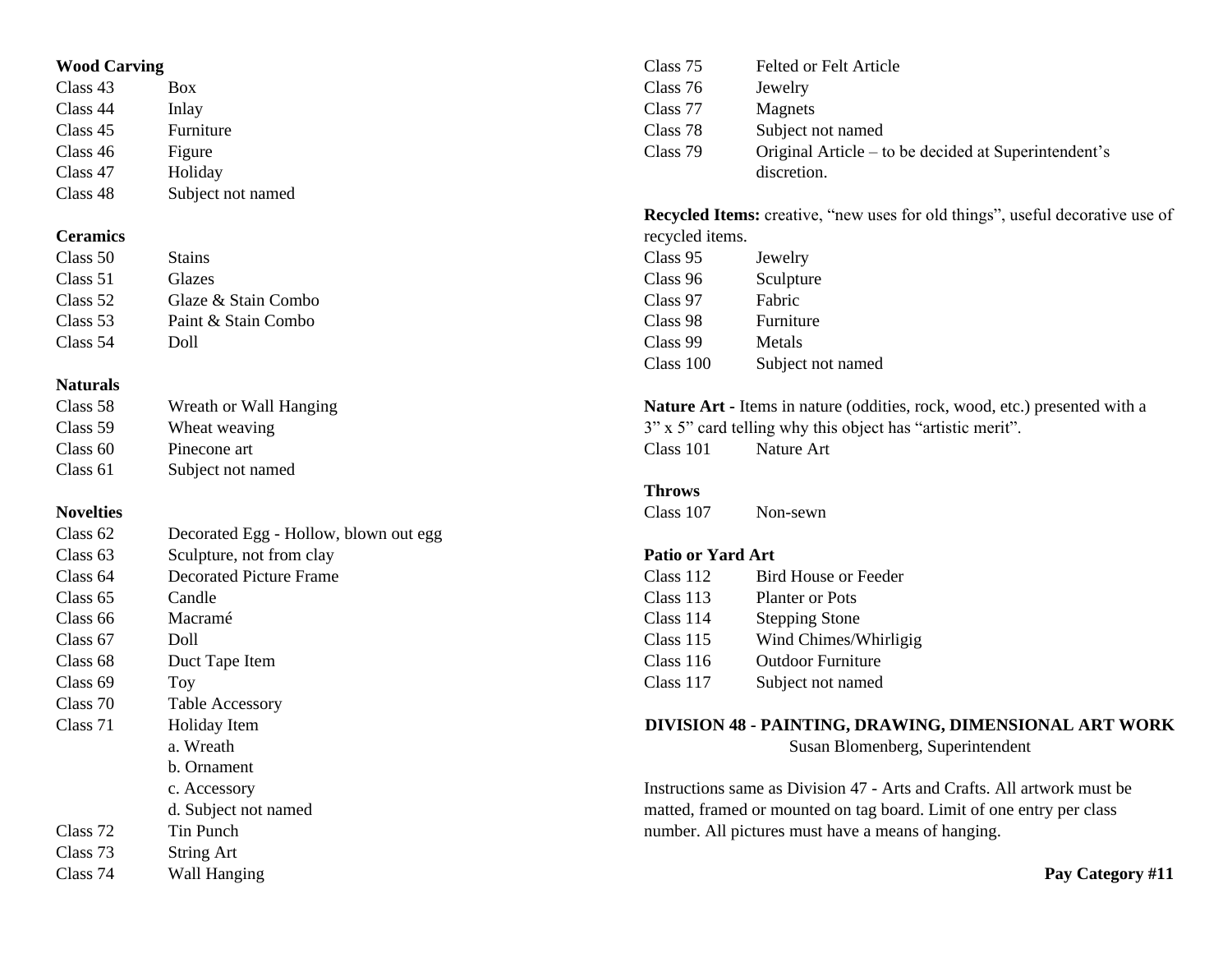## **Oil Painting**

| Class 1            | <b>Flowers</b>            |
|--------------------|---------------------------|
| Class 2            | Landscape                 |
| Class 3            | Seascape                  |
| Class 4            | Still life                |
| Class 5            | Portrait                  |
| Class 6            | <b>Fruit or Vegetable</b> |
| Class <sub>7</sub> | Animal                    |
| Class 8            | Nebraska Scene            |
| Class 9            | Fowl                      |
| Class 10           | Subject not named         |

## **Oil Mixed Media Painting**

| Class 11 | Portrait       |
|----------|----------------|
| Class 12 | Still life     |
| Class 13 | Nebraska Scene |

## **Water Color Painting**

| Class 14 | Land or Seascape                |
|----------|---------------------------------|
| Class 15 | Nebraska Scene                  |
| Class 16 | <b>Composition with Figures</b> |
| Class 17 | Land or Seascape                |
| Class 18 | Subject not named               |

## **Charcoal Drawing**

| Class 19 | Land or Seascape  |
|----------|-------------------|
| Class 20 | Portrait          |
| Class 21 | Still Life        |
| Class 22 | Subject not named |

## **Pottery**

| Class 23 | Clay, Sculpture   |
|----------|-------------------|
| Class 24 | Clay, Wheelwork   |
| Class 25 | Vase              |
| Class 26 | Plate or Bowl     |
| Class 27 | Subject not named |

## **Leather Work**

Class 28 Purse

| Class 29 | Original Piece    |
|----------|-------------------|
| Class 30 | <b>Belt</b>       |
| Class 31 | Subject not named |

## **Acrylic Painting**

| Class 32 | Landscape                 |
|----------|---------------------------|
| Class 33 | Seascape                  |
| Class 34 | Still life                |
| Class 35 | Portrait                  |
| Class 36 | <b>Fruit or Vegetable</b> |
| Class 37 | Animal                    |
| Class 38 | Nebraska Scene            |
| Class 39 | <b>Flowers</b>            |
| Class 40 | Subject not named         |

## **Miscellaneous Artwork**

| Class 41 | Tempera                       |
|----------|-------------------------------|
| Class 42 | Pen and ink                   |
| Class 43 | Pencil                        |
| Class 44 | Lithograph                    |
| Class 45 | Drawing                       |
| Class 46 | Cartoons                      |
| Class 47 | Woodburning                   |
| Class 48 | Chalk                         |
| Class 49 | Pastels                       |
| Class 50 | Colored Pencils               |
| Class 51 | Crayon                        |
| Class 52 | <b>Magic Markers</b>          |
| Class 53 | <b>Computer Generated Art</b> |
| Class 54 | Collage or Assemblage         |
| Class 55 | Subject not named             |

## **Metal Work**

| Class 56 | Sculpture         |
|----------|-------------------|
| Class 57 | Jewelry           |
| Class 58 | Subject not named |

**Coloring - Adults Only: 55 years of age and older; one entry per person** Crayon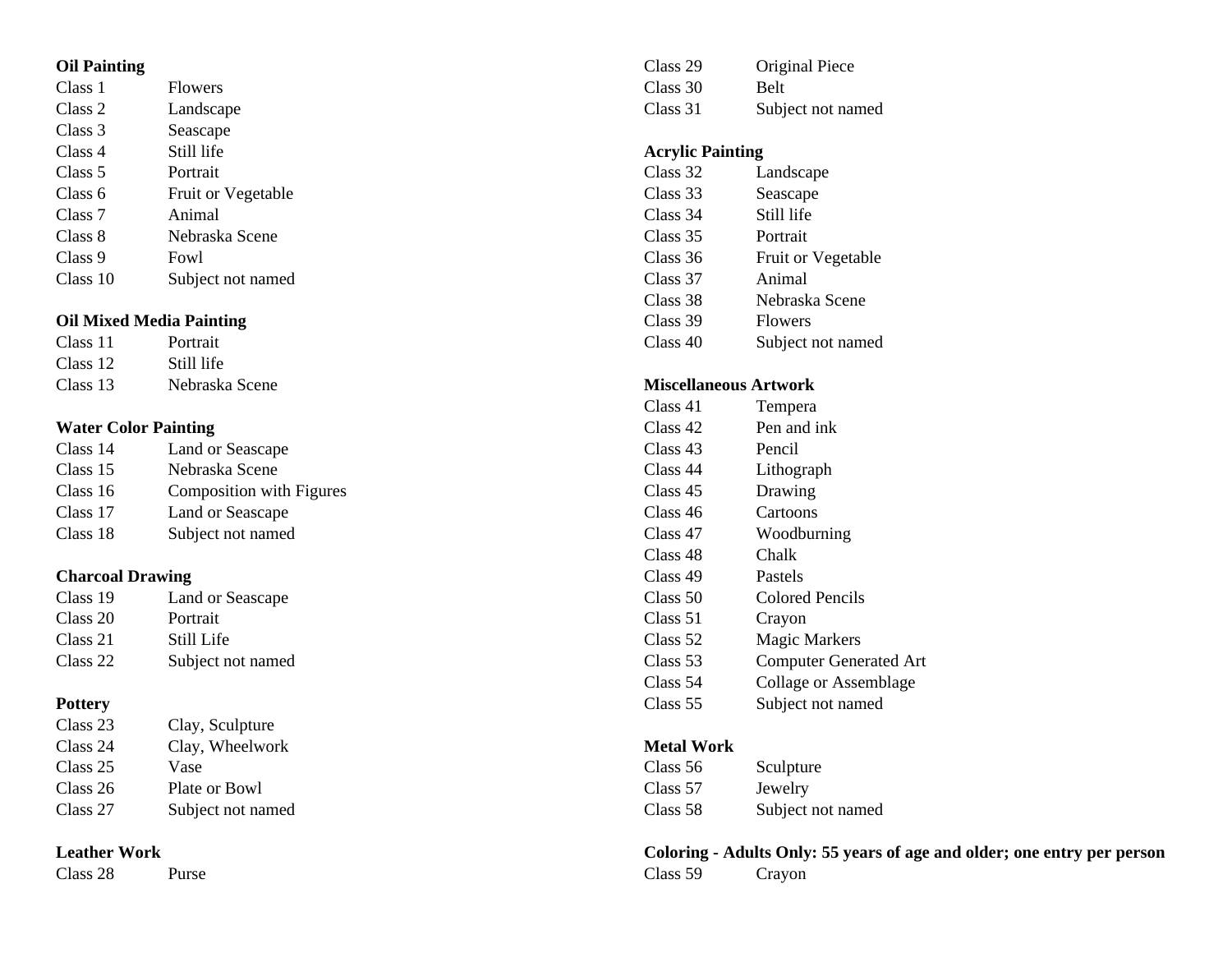| Class 60 | Pencil         |
|----------|----------------|
| Class 61 | <b>Markers</b> |

#### **Special Competition**

"Find it All at the Seward County Fair" Poster

Class 65 Poster – not to exceed 14" x 22", including mat.

## **DIVISION 49 - ANTIQUES**

Ginny Koranda, Superintendent

Instructions same as Division 47 - Arts and Crafts. Articles entered in this division must be over 75 years old. Please write a brief history about the articles entered. Limit of two (2) entries per class number.

| <b>China</b>          |                      | Pay Category 11 |
|-----------------------|----------------------|-----------------|
| Class 1               | Vase                 |                 |
| Class 2               | Cup and Saucer       |                 |
| Class 3               | Plate                |                 |
| Class 4               | Platter              |                 |
| Class 5               | Subject not named    |                 |
| <b>Silver</b>         |                      |                 |
| Class 6               | Spoon                |                 |
| Class 7               | <b>Table Service</b> |                 |
| Class 8               | Tea Pot or Service   |                 |
| <b>Glass</b>          |                      |                 |
| Class 9               | Bowl                 |                 |
| Class 10              | Compote              |                 |
| Class 11              | Subject not named    |                 |
| Class 12              | Pewter, any article  |                 |
| <b>Wooden Article</b> |                      |                 |
| Class 13              | Furniture            |                 |
| Class 14              | Accessory            |                 |
| Class 15              | Subject not named    |                 |

Class 16 Best preserved antique Class 17 Oldest Antique

#### **Fabric Article**

| Class 18 | Clothing  |
|----------|-----------|
| Class 19 | Accessory |
| Class 20 | Quilts    |

#### **Miscellaneous**

Class 21 Subject not named

#### **DIVISION 50 PHOTOGRAPHY**

Dawn Navis, Superintendent

Please observe open class rules as stated at the beginning of the open class section.

Photos must be a minimum of  $4$ " x 6" and a maximum of  $8$ " x 10". Each photo must be matted with either poster board or mat board with a minimum border of 1" and a maximum of 2". No construction paper or foam mat board will be accepted. Photos that are framed or have glass will not be accepted. Please do not use photo corners to mount your photos and please do not use photo programs to add wording to your photo or allow the date to appear on the photo. Any entry not meeting these specifications will be disqualified.

Each exhibitor may only enter up to 3 black and white and 3 color entries as well as one entry in each of the special competition categories. (This means a maximum of 8 photos if you enter the competitions!)

To win any of the best of show awards the exhibitor must be a Seward County resident. The Best of Show Overall will proceed to the Nebraska State Fair.

There will be six groups in this division: A - Preschool: age 5 and under B - Child: age  $6 - 12$ C - Youth: age 13 – 18 D - Adult: age 19 and up E - Golden Age: age 62 & over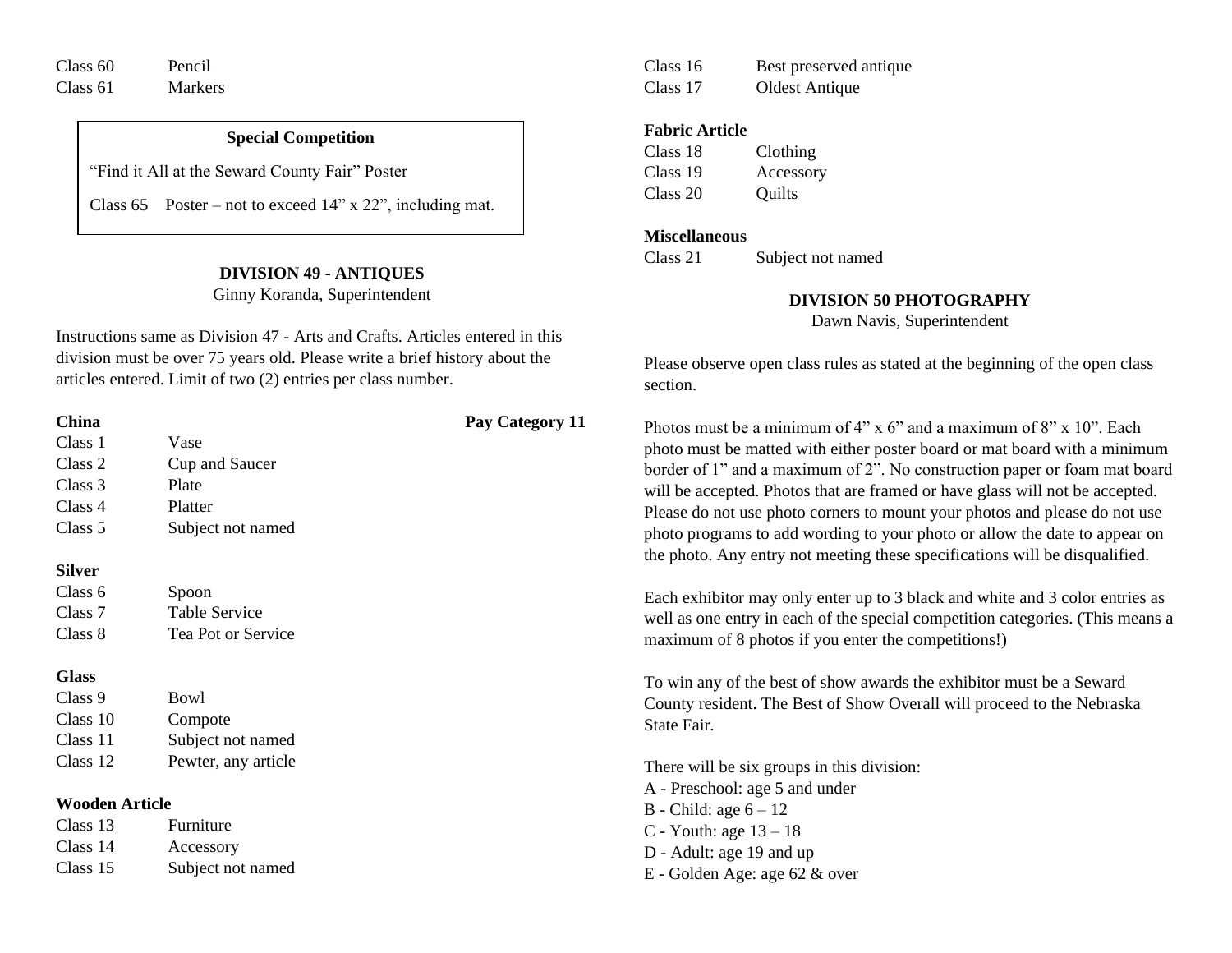#### F – Professional

Best of Division will receive Large Rosette plus \$5.

 **Pay Category #11**

## **SPECIAL COMPETITION**

## **Best Seward County Fair 2021 Photo – 8" x 10"**

Photo selected **will be kept** for permanent display at the Ag Pavilion.

Class 40 Color or Black & White

*NOTE:* Same photo may not be used in any other photography class.

**Color** (may enter only 3 color entries)

|           | $\mathbf{C}$ $\mathbf{C}$ $\mathbf{D}$ $\mathbf{D}$ $\mathbf{D}$ $\mathbf{D}$ $\mathbf{D}$ $\mathbf{D}$ $\mathbf{D}$ $\mathbf{D}$ $\mathbf{D}$ $\mathbf{D}$ $\mathbf{D}$ $\mathbf{D}$ $\mathbf{D}$ $\mathbf{D}$ $\mathbf{D}$ $\mathbf{D}$ $\mathbf{D}$ $\mathbf{D}$ $\mathbf{D}$ $\mathbf{D}$ $\mathbf{D}$ $\mathbf{D}$ $\mathbf{$ |
|-----------|------------------------------------------------------------------------------------------------------------------------------------------------------------------------------------------------------------------------------------------------------------------------------------------------------------------------------------|
| Class 1   | Scenic - Landscape                                                                                                                                                                                                                                                                                                                 |
| Class 2   | Scenic - Sky scene                                                                                                                                                                                                                                                                                                                 |
| Class 3   | Scenic - Water scene                                                                                                                                                                                                                                                                                                               |
| Class 4   | Scenic - Night scene                                                                                                                                                                                                                                                                                                               |
| Class 5   | Scenic - Architecture                                                                                                                                                                                                                                                                                                              |
| Class $6$ | Nature - Plants & Flowers                                                                                                                                                                                                                                                                                                          |
| Class 7   | Nature – Insects & Animals                                                                                                                                                                                                                                                                                                         |
| Class 8   | Human Interest - Food, blog shots, social media (i.e.                                                                                                                                                                                                                                                                              |
|           | Pinterest) shots                                                                                                                                                                                                                                                                                                                   |
| Class 9   | Still Life - An arranged inanimate object                                                                                                                                                                                                                                                                                          |
| Class 10  | Found Still Life - Not arranged inanimate object                                                                                                                                                                                                                                                                                   |
| Class 11  | Candid Shots - A non-structured photo of a person, animals,                                                                                                                                                                                                                                                                        |
|           | place or thing                                                                                                                                                                                                                                                                                                                     |
| Class 12  | People - Where people are the center of interest in non-                                                                                                                                                                                                                                                                           |
|           | structured settings                                                                                                                                                                                                                                                                                                                |
| Class 13  | Portraits of people - Over 3 years of age                                                                                                                                                                                                                                                                                          |
| Class 14  | "That's My Baby"- Children under 3 years or animals under                                                                                                                                                                                                                                                                          |
|           | 1 year                                                                                                                                                                                                                                                                                                                             |
| Class 15  | News events and Action Shots - fires, weather events,                                                                                                                                                                                                                                                                              |
|           | parades, political events, ball games, holidays, athletics, kids                                                                                                                                                                                                                                                                   |
|           | at play, rodeo action, car racing, etc.                                                                                                                                                                                                                                                                                            |
| Class 16  | Special Effects - Computer enhanced, double exposure, time                                                                                                                                                                                                                                                                         |
|           | exposure, panoramas, etc.                                                                                                                                                                                                                                                                                                          |

Class 17 Snapshot Grouping - Groups of 3 to 5 photos. These mounted photos may be of a related subject or theme. They may also create a story, told in photos. Maximum 36" x 18".

## **SPECIAL COMPETITION**

## **Best Fair Theme Photo**

Judged on best depiction of 2022 Seward County Fair Theme, "Lights, Camera, Fair". Photo may not be used in any other photography class. Top 2 Places: \$10 & \$5

Class 38 Best of 2022 Fair Theme

#### **Black and White** (may enter only 3 black and white entries)

| Class 21 | Scenic - Landscape                                               |
|----------|------------------------------------------------------------------|
| Class 22 | Scenic - Sky scene                                               |
| Class 23 | Scenic - Water scene                                             |
| Class 24 | Scenic - Night scene                                             |
| Class 25 | Scenic - Architecture                                            |
| Class 26 | Nature - Plants and flowers                                      |
| Class 27 | Nature - Insects and animals                                     |
| Class 28 | Human Interest - Food, blog shots, social media (i.e.            |
|          | Pinterest) shots                                                 |
| Class 29 | Still Life - An arranged inanimate object                        |
| Class 30 | Found Still Life - Not arranged inanimate object                 |
| Class 31 | Candid Shots - A non-structured photo of a person, animals,      |
|          | place, thing                                                     |
| Class 32 | People - Where people are the center of interest in non-         |
|          | structured settings                                              |
| Class 33 | Portraits of people - Over 3 years of age                        |
| Class 34 | "That's My Baby" - Children under 3 years or animals under       |
|          | 1 year                                                           |
| Class 35 | News events and Action Shots - fires, weather events,            |
|          | parades, political events, ball games, holidays, athletics, kids |
|          | at play, rodeo action, car racing, etc.                          |
| Class 36 | Special Effects - Computer enhanced, double exposure, time       |
|          | exposure, panoramas, etc.                                        |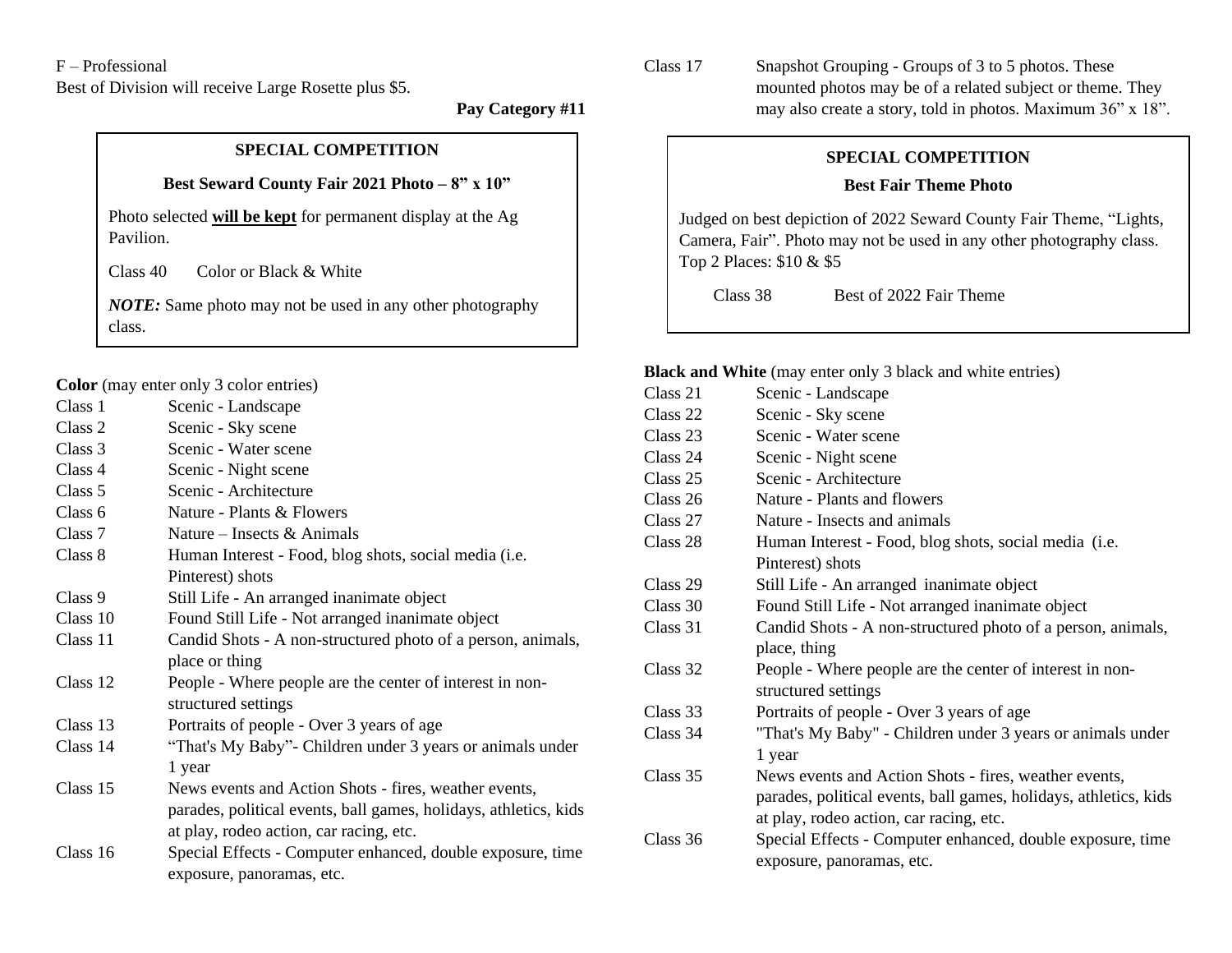| Class 37 | Snapshot Grouping - Groups of 3 to 5 photos. These          |
|----------|-------------------------------------------------------------|
|          | mounted photos may be of a related subject or theme. They   |
|          | may also create a story, told in photos. Maximum 36" x 18". |

### **DIVISION 51 OPEN CLASS RABBITS, POULTRY & WATERFOWL** Matt Koranda & Devin Koranda

Small Animal Barn Superintendents

General Open Class information and rules.

- All entries in place between 4:00 8:00 p.m., Wednesday, August 3.
- All exhibits released at 2:00 4:00 p.m., Sunday, August 7.
- Each exhibitor limited to two (2) entries per class.

Trophies, rosettes and ribbons will be awarded by the Seward Co Ag Society.

#### **Rabbits** Pay Category #16

| Class 1 | Senior Buck, over one year                                 |
|---------|------------------------------------------------------------|
| Class 2 | Senior Doe, over one year                                  |
| Class 3 | Intermediate Buck, 6-12 months                             |
| Class 4 | Intermediate Doe, 6-12 months                              |
| Class 5 | Junior Buck, under 6 months                                |
| Class 6 | Junior Doe, under 6 months                                 |
|         | Trophies awarded to Champion and Reserve Champion Rabbits. |
|         |                                                            |

## **Poultry** - **Bantam**

| Class 9  | Cock (1 year of age and older) |
|----------|--------------------------------|
| Class 10 | Hen (1 year of age and older)  |
| Class 11 | Cockerel (up to 1 year of age) |
| Class 12 | Pullet (up to 1 year of age)   |

#### **Poultry** - **Standard Size**

| Class 13                                                            | Cock (1 year of age and older) |  |
|---------------------------------------------------------------------|--------------------------------|--|
| Class 14                                                            | Hen (1 year of age and older)  |  |
| Class 15                                                            | Cockerel (up to 1 year of age) |  |
| Class 16                                                            | Pullet (up to 1 year of age)   |  |
| Trophies awarded to Champion & Res. Champ. Standard Fowl & Bantams. |                                |  |

#### **Waterfowl** - **Ducks, Standard Size**

| Class 17 | Old Drake                        |
|----------|----------------------------------|
| Class 18 | Old Hen                          |
| Class 19 | Young Drake                      |
| Class 20 | Young Hen                        |
|          | <b>Waterfowl - Ducks, Bantam</b> |
| Class 21 | Old Drake                        |
| Class 22 | Old Hen                          |
| Class 23 | Young Drake                      |
| Class 24 | Young Hen                        |

#### **Waterfowl - Geese**

| Class 25 | Old Goose                                                    |
|----------|--------------------------------------------------------------|
| Class 26 | Old Gander                                                   |
| Class 27 | Young Goose                                                  |
| Class 28 | Young Gander                                                 |
|          | Trophies awarded to Champion and Reserve Champion Waterfowl. |

#### **Pigeons**

| Class 29 | Old Cock                                                   |
|----------|------------------------------------------------------------|
| Class 30 | Old Hen                                                    |
| Class 31 | Young Cock                                                 |
| Class 32 | Young Hen                                                  |
|          | Trophies awarded to Champion and Reserve Champion Pigeons. |

## **Turkeys**

| Class 33 | Old Tom                                                    |
|----------|------------------------------------------------------------|
| Class 34 | Old Hen                                                    |
| Class 35 | Young Tom                                                  |
| Class 36 | Young Hen                                                  |
|          | Trophies awarded to Champion and Reserve Champion Turkeys. |

#### **Guineas**

| Class 37 | Old Male     |
|----------|--------------|
| Class 38 | Old Female   |
| Class 39 | Young Male   |
| Class 40 | Young Female |